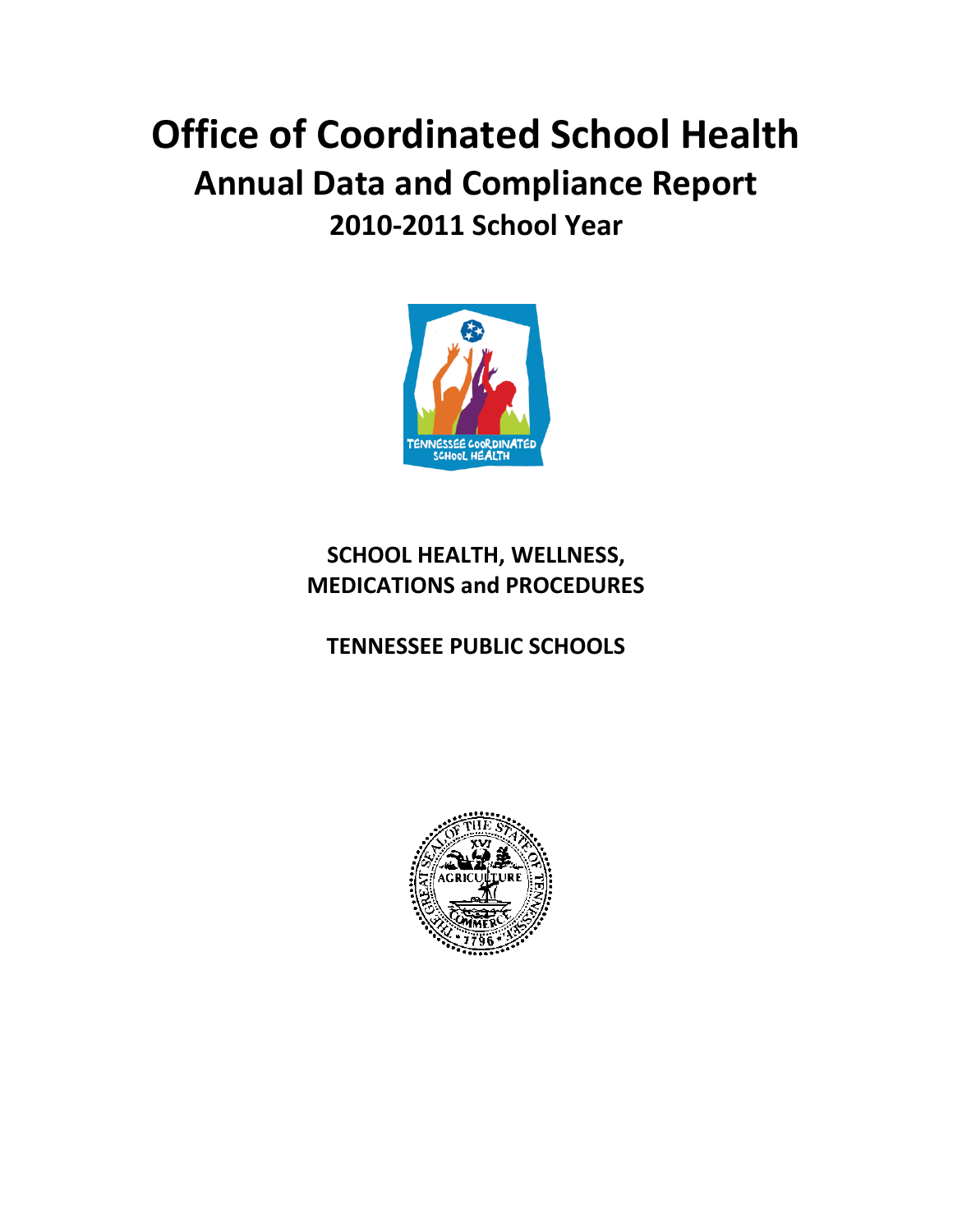# **Tennessee Department of Education**

**ED-3090 (Rev 1-11)**

# **Annual Data and Compliance Report 2010-2011 School Year**

The Office of Coordinated School Health surveys public and private school systems annually to monitor compliance with state school health laws and to assess the scope of school health services provided to Tennessee public school students. All 136 Local Education Agencies (LEAs) and the four state special schools returned their survey for inclusion in this report (N=140). Only thirty-nine private schools reported data. Therefore, private schools are not statistically represented in this report.

Wellness issues of students are supervised by licensed school nurses with the goals of appraising, protecting, and promoting health needs. Services provided by the school nurse include, but are not limited to assessment, planning, coordination and direct care to all students including those with special needs or conditions. Also, the school nurse has the responsibility of collaborating with or referring to community health care professionals to ensure:

- early intervention
- access and referral to primary care services
- foster appropriate use of primary health care services
- prevent and control communicable diseases and other health problems  $\bullet$
- provide emergency care for students and staff illness and injury
- provide daily and continuous services for children with special health care needs  $\bullet$
- promote and provide optimum sanitary conditions for a safe school facility and school environment
- provide educational and counseling opportunities for promoting and maintaining individual, family and community health

In addition, many services are provided by licensed and qualified professionals such as physicians, psychiatrists, psychologist, dentists, health educators, registered dieticians, school counselors, and allied health professionals (i.e. speech therapists, occupational therapists, and physical therapists).

#### **2010-2011 SCHOOL HEALTH HIGHLIGHTS**

#### **Student Diagnoses**

During the 2010-2011 school year, **191,615** students in Tennessee public schools had a chronic illness or disability diagnosis. This represents **20.5%** of all Tennessee public school students statewide. Of those students with a diagnosis, the most common diagnoses were asthma (**31.5%**), ADHD/ADD (**19%**), other (i.e. - Cerebral Palsy, Sickle Cell, Cystic Fibrosis) (**12.8%**) and intellectual disability (**12.5%**).

The total number of students with selected chronic illnesses or disability diagnoses increased by **66%** between 2004-2005 and 2010-2011. The number of ADHD/ADD diagnoses increased by **83%** in six years. The number of students diagnosed with asthma increased by **56%** and the number of students diagnosed with diabetes increased by **59%** during the same time period.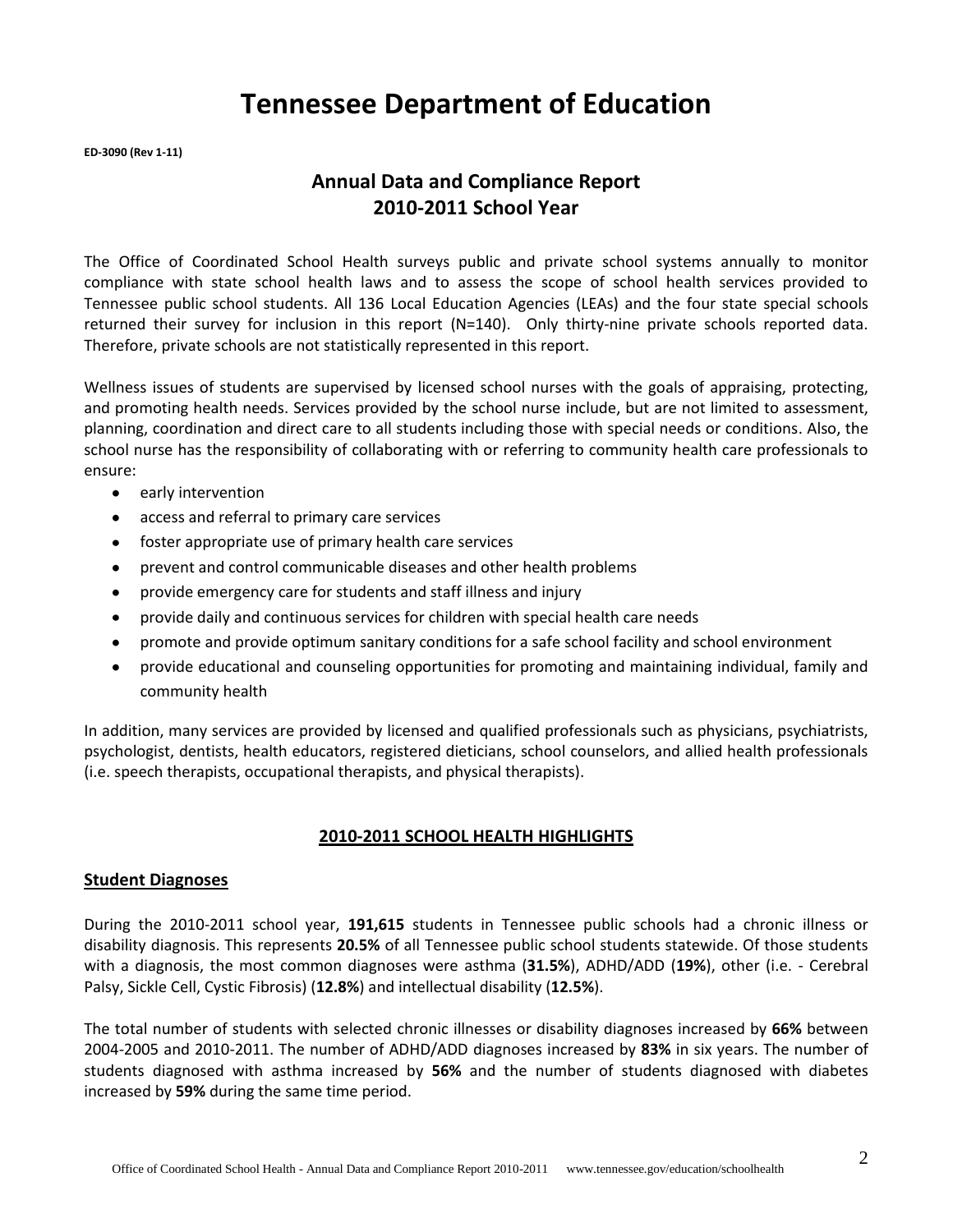#### **Medications**

During the 2010-2011 school year, **25,747** students self-administered medications while under the supervision of Unlicensed School Personnel. The most common medications self-administered by students were other/nonspecified drugs (**32%**), inhalants (**29%**), and topical (**20%**).

In 2010-2011, 105,450 students received medication administered by a Licensed Health Professional. The most common medications administered in schools by a Licensed Health Care Professional were topical (**39%**), other (**30%**),) and aerosol (**17%**).

The total number of students receiving medication administered by a Licensed Health Care Professional increased by **58%** from 2004-2005 to 2010-2011. The largest increase in medications was aerosol (**414%**), insulin (**166%**), and antibiotic (**76%**)**.** The largest decline in use of medications was G Tube (**-24%**)**.**

The vast majority of type of doses administered to Tennessee students were oral (**61%**) followed by injectable (**18%**) and inhaled (**8%**).

#### **Student Health Screenings**

According to the *Tennessee School Health Screening Guidelines***,** students in grades PreK, K, 2, 4, 6 and 8 are screened annually for vision and hearing. Students in grades K, 2, 4, 6 and 8 and one year of high school (usually Lifetime Wellness class) are screened annually for blood pressure and Body Mass Index (BMI) in addition to vision and hearing. School staffs are encouraged to screen students for oral health problems and screen 6<sup>th</sup> grade students for scoliosis. Approximately **48%** of all LEAs provided scoliosis screening and **47%** of all LEAs provided some type of dental screening.

During the 2010-2011 school year, **1,520,245** health screenings occurred in Tennessee schools. Of all Tennessee students who were required to receive a hearing and vision screening, **97%** received one in 2010-2011. Also, **76%** of all students who were required to receive a BMI screen received one and **71%** received a blood pressure screen. In addition, **92%** of all students who were required to receive a school health screening received one during the 2010-2011 school year.

The percentage of all school health screenings increased by **7%** from 2008-2009 to 2010-2011. The most significant increases occurred with hearing screenings (**16%**), BMI screenings (**16%**) and blood pressure screenings (**11%**). Decreases occurred in the percentage of students screened for scoliosis (**-25%**) and vision (**-6%**).

During the 2010-2011 school year, **225,914** student referrals were made to a Health Care Provider after a school health screening. Most referrals were a result of BMI screenings (**36%**), dental screenings (**34%**) and vision screenings (**17.5%**).

The total number of students referred to healthcare providers increased **325%** between 2006-2007 and 2010- 2011. The most significant increase in referrals from 2006-2007 to 2010-2011 were for BMI (**1,035%**), blood pressure (**679%**) and dental (**384%**).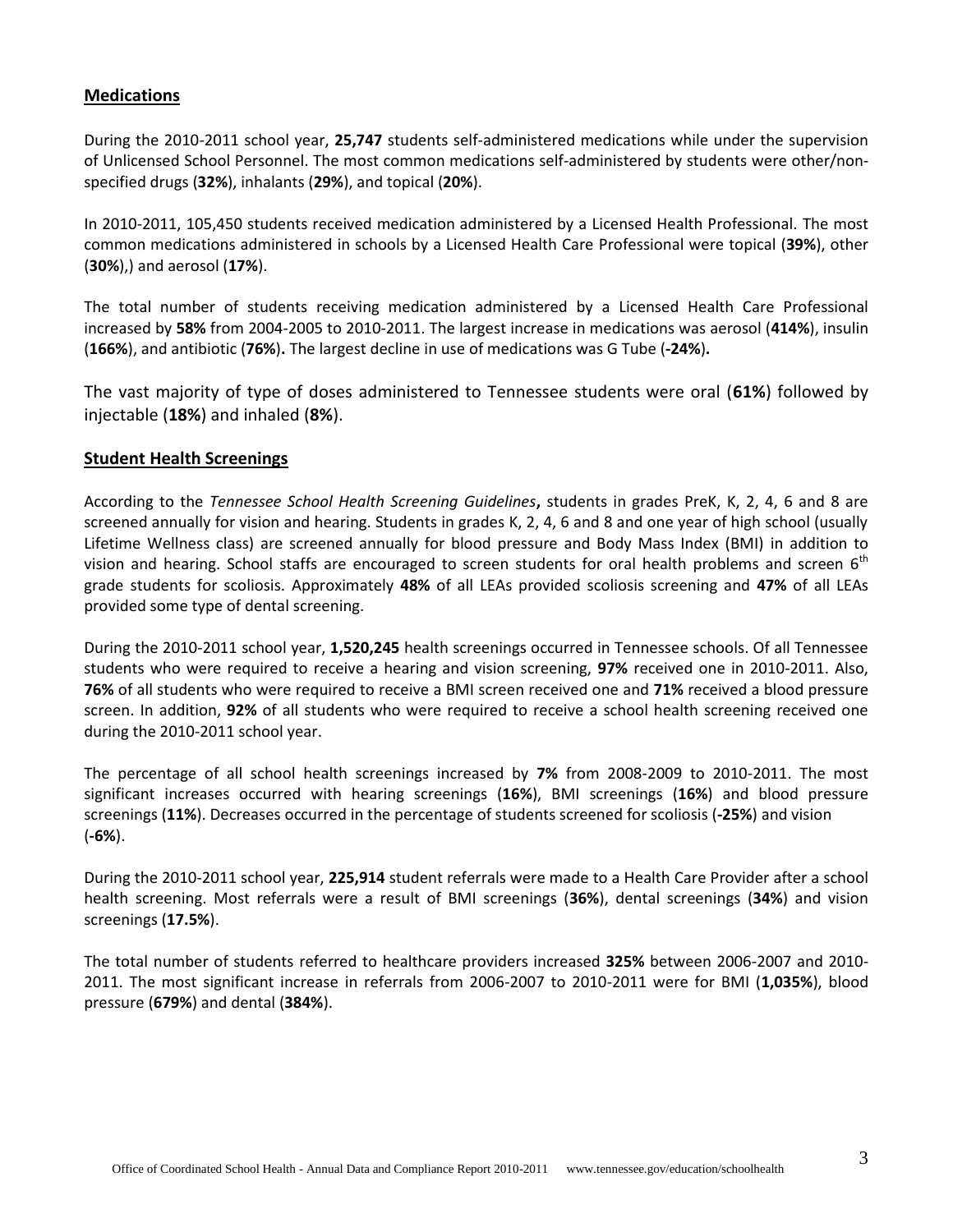#### **School Nurses**

School systems hire nurses to serve the general and special education student school populations. During the 2010-2011 school year, **1,476** school nurses worked in Tennessee schools. Of these, **124** were MSNs**, 347** were BSNs, **491** were RNs and **514** were LPNs. Also, **75%** of all Tennessee school nurses were hired by the LEA as full time employees**, 12%** through public health departments, **7%** on an agency contract, **3%** through local hospitals and **2**% on an educational services contract. School systems reported **17%** of all school nurses served special education students and **83%** of all school nurses served the general school population.

There were **2,419,683** student visits to school nurses during the 2010-2011 school year in Tennessee. During these visits **84%** or **2,032,475** school visits resulted in the school nurse attending to student's needs and then sending students back to class for the day. The student return to class rate increased by **37%** from 2008-2009 to 2010-2011.

During the 2010-2011 school year, **70,633** students were referred by a school nurse to a health care provider. Of these referrals, **61%** or **43,017** of these referrals were confirmed as having been completed according to instructions. As a result of these referrals, **1,320** students received a diagnosis of a chronic long term disease.

LEAs reported that **136 out of 140** school systems/special schools meet the requirement for number of nurses per student ratio of 1:3,000. (This calculation does not include nurses who are contracted or hired to provide procedures or treatments only.) Most school systems in Tennessee are in compliance with this law.

#### **504 - Individual Health Care Plans (TCA §49-5-415)**

TCA §49-5-415 requires registered nurses to complete an Individual Health Plan (IHP) for students with acute or chronic health issues that can serve as an asthma action plan. During the 2010-2011 school year, **57,870** students had a *504 Plan* in place. Of these plans, **37,084** had emergency action plans developed as a part of the IHP.

#### **911 Emergency Calls**

During the 2010-2011 school year 3**,996** 911 emergency calls were made in Tennessee public schools. Of these calls, **1,330** (**33%**) were made when a nurse was in the school building and 2**,666** (**67%**) were made when a nurse was **NOT** in the school building.

#### **Procedures**

During 2010-2011, **9,894** students received a procedure on a daily or routine basis at school from a Licensed Health Care Professional. The most frequent procedures performed by Licensed Health Care Professionals were blood glucose monitoring (**20%**), carb counting (**19%**), nebulizer treatment (**14%**) and injections (**14%**).

Between 2004-2005 and 2010-2011 the number of procedures performed by a Licensed Health Care Professional decreased by **-22%**.

During 2010-2011, **4,297** students performed their own procedure on a daily or routine basis at school without assistance. The most frequent procedures performed by students without any assistance were blood glucose monitoring (**27%**), carb counting (**21%**), and diabetes injections (**16%**).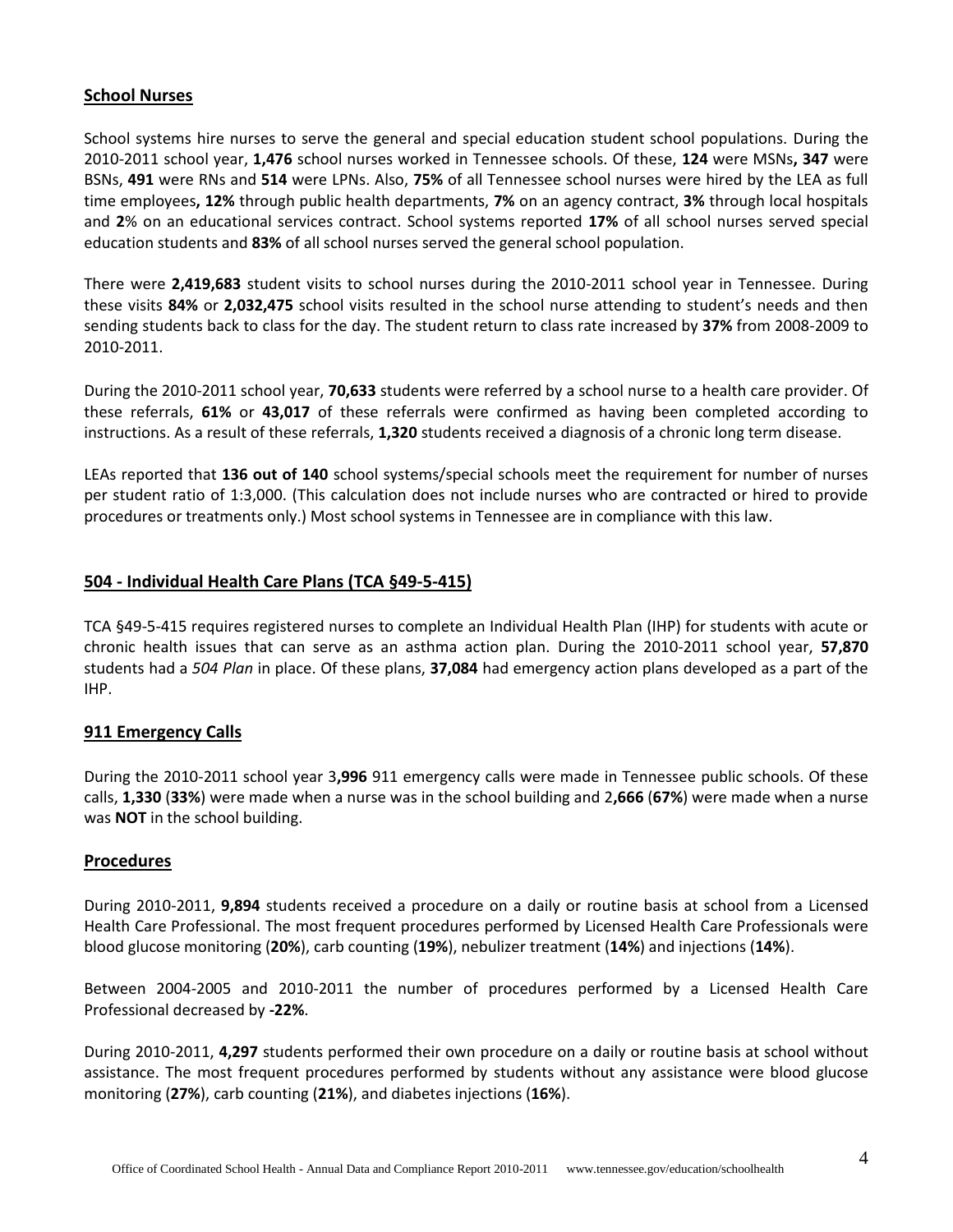During 2010-2011, **590** students received a procedure on a daily or routine basis at school from an Unlicensed Health Care Professional. The most frequent procedures performed by Unlicensed Health Care Professionals were blood glucose monitoring (**51%**), carb counting (**26%**), and urine ketone testing (**19%**).

#### **Emergency Procedures**

During the 2010-2011 school year, **14,123** students received an emergency procedure in Tennessee schools. Almost all of the emergency procedures were provided to students with asthma (**91%**).

The total percentage of students receiving an emergency procedure increased by **87%** from 2008-2009 to 2010- 2011. The largest area of increase occurred using Glucagon (**108%**) and Epi-Pen (**87%**) as an emergency procedure with students.

During the 2010-2011 school year, **45,522** emergency procedures were performed in Tennessee schools. By far the most common type of emergency procedure performed by a Licensed Health Care Provider involved asthma (**96%**).

The number of emergency procedures performed by Licensed Health Care Providers in schools **increased 24%** from 2008-2009 to 2010-2011. The only type of procedure that increased during this two year period was asthma (**72%)**.

During 2010-2011, **211** schools experienced emergencies that required the administration of emergency medications at least once during the school year. The most common emergency medicine administered to students was Epinephrine (**40%**) followed by Diastat (**39%)** and Glucagon (**21%**).

Also, **75 out of 140** school systems/special schools report they have a policy that allows trained volunteers to administer Glucagon in schools.

#### **Availability of School Nurses**

School health services directors were asked if there was a nurse present all day in schools where a student might need **asthma medication** administered during an emergency situation. **44% (61 school systems)** indicated yes while **56% (79 school systems)** reported no.

School health services directors were asked if there was a nurse present all day in schools where a student might need **Glucagon** medication administered during an emergency situation. **51% (72 school systems)** indicated yes while **49% (68 school systems)** reported no.

School health services directors were asked if there was a nurse present all day in schools where a student might need **Diastat** medication administered during an emergency situation. **56% (79 school systems)** indicated yes while **44% (61 school systems)** reported no.

#### **Diabetes**

There were **3,755** students in Tennessee schools with a diagnosis of diabetes during the 2010-2011 school year. Of these, **2,966** students or **79%** were diagnosed with Type I diabetes and **789** students or **21%** were diagnosed with Type 2 diabetes. The highest percentage of students diagnosed with diabetes attended high schools (**40%**) followed by middle schools (**28%**) and then elementary schools (**27%**).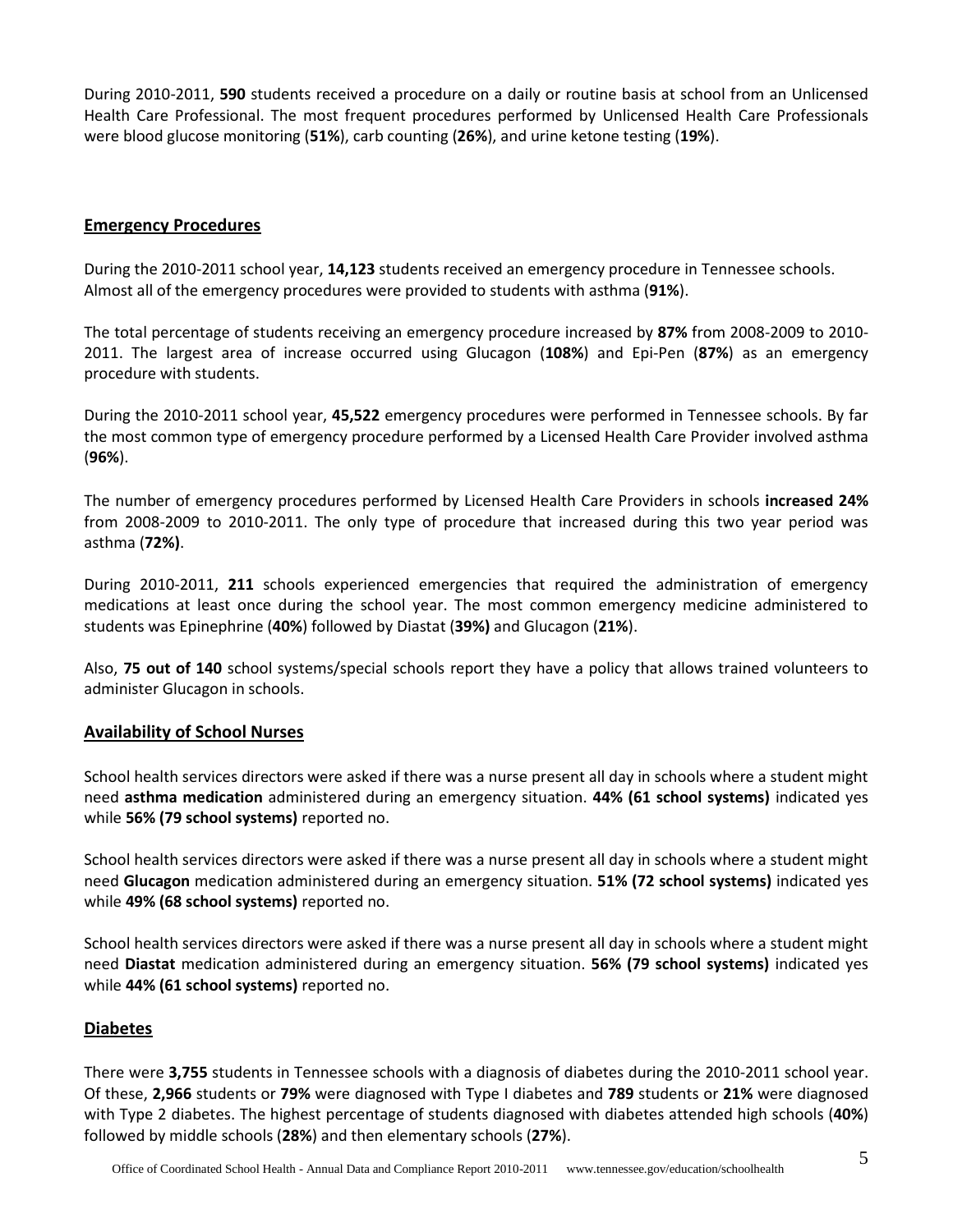The number of students diagnosed with Type I and Type II diabetes in Tennessee schools has increased by **12%** from 2009-2010 to 2010-2011.

#### **School-Based Clinics**

The number of students served in school clinics increased by **97%** from **69,305** in 2008-2009 to **136,877** in 2010- 2011. Also, in 2010-2011, **17,020** student referrals were made to other health care providers.

The number of **school systems** with school-based clinics increased from **12** in 2008-2009 to **20** in 2010-2011 (**66% increase**). The number of **schools** with school-based clinics increased from **54** in 2008-2009 to **79** (**46% increase**) in 2010-2011.

Of the **79** schools that provided clinic services in 2010-2011, **29%** used tele-medicine, **66%** provided services to staff as well as students, **54%** provided immunizations, **23%** provided behavioral health services, and **9%** provided dental services in the clinics.

In 2010-2011, **50,196** EPSDTs (wellness exam) were provided to Tennessee students either by a school clinic practitioner or a private provider in the schools. Also, **7,936** students received an EPSDT through a school-based clinic and **42,260** students received EPSDT through *Well Child, Inc.* or another private provider at school.

# **MANDATED STATE SCHOOL HEALTH LAWS**

#### **Physical Activity Law (TCA §49-6-1021)**

TCA §49-6-1021 mandates 90 minutes of physical activity per week for ALL students (i.e., supervised recess, walking, class or group physical activity, integration into curriculum). During the 2010-2011 school year, **78%** of all Tennessee school systems reported they were in compliance with the 90 minute physical activity law with all students. Elementary schools reported the most compliance (**98%** of all Tennessee school systems) followed by middle schools (**90%**) and high schools (**69%**).

#### **School Vending (TCA §49-6-2307)**

TCA §49-6-2307 mandates that only healthy foods be provided in vending machines, served a la carte, sold or offered for sale in grades K-8. During the 2010-2011 school year, **96%** of all school systems reported they were in compliance with this state law.

#### **Annual HIV – Blood-borne Pathogens Training (Tennessee State Board of Education HIV/AIDS Policy for Employees and Students of Tennessee Public Schools 5.300)**

During the 2010-2011 school year, **96%** of all school systems provided annual staff training on HIV and other blood-borne pathogens.

#### **Annual Suicide Prevention Training for Staff (TCA §49-6-3004)**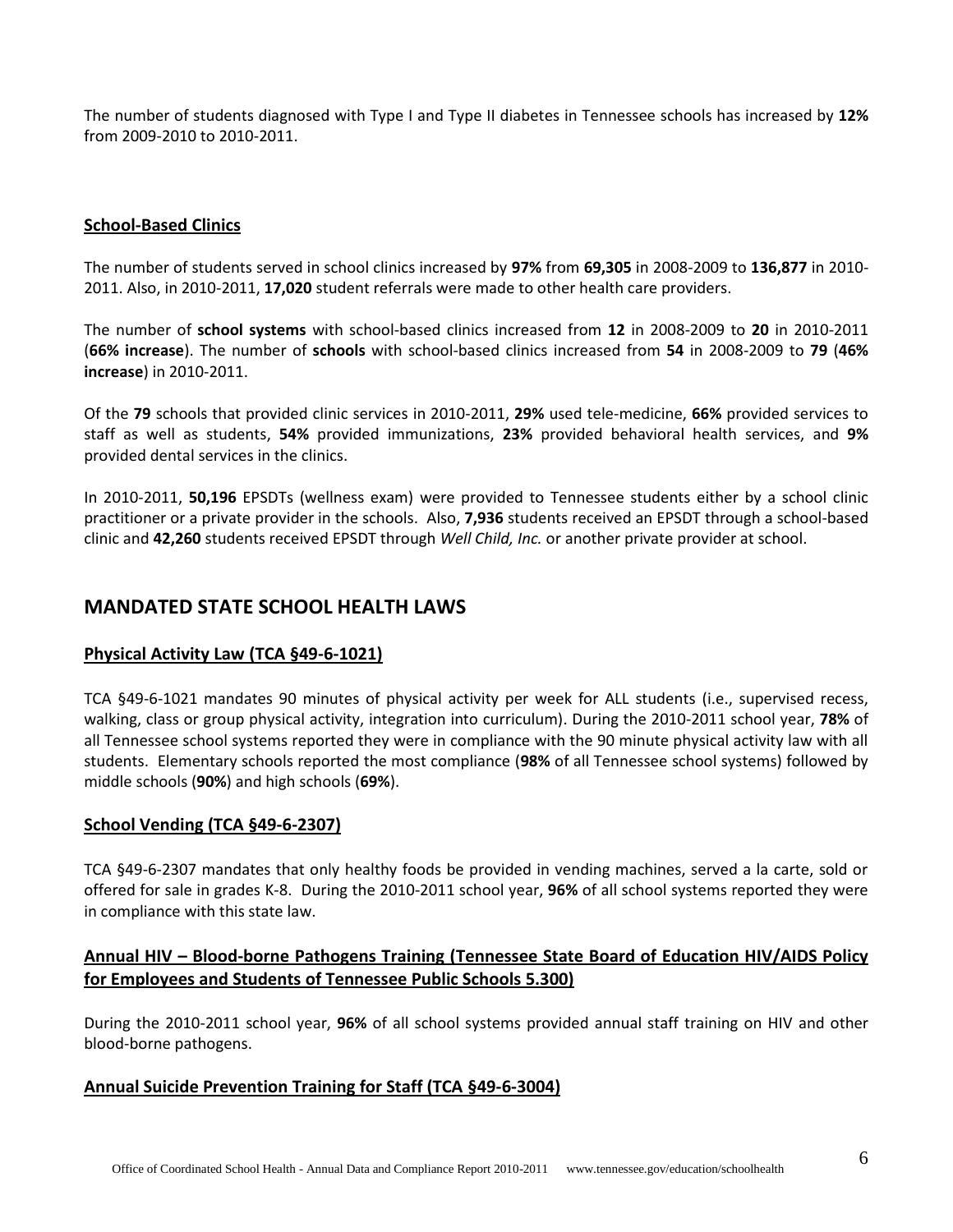TCA §49-6-3004 requires at least two hours of in-service training on suicide prevention education for all teachers and principals each school year. During the 2010-2011 school year, **91%** of all Tennessee school systems were in compliance with this state law.

#### **NON-MANDATED AREAS**

#### **Physical Education**

During the 2010-2011 school year, only **24%** of all Tennessee school systems provided **all** students daily physical education with a certified physical education teacher. Elementary schools provided the most daily physical education (**38%** of all Tennessee school systems) followed by middle schools (**35%**) and high school (**24%**).

#### **Tobacco Education**

School systems were asked if students had received a tobacco education program (i.e., Michigan Model, TAP/TEG, NOT, Tar Wars). During the 2010-2011 school year, **115** school systems said they had provided this type of health education whereas **24** school systems had not provided tobacco education.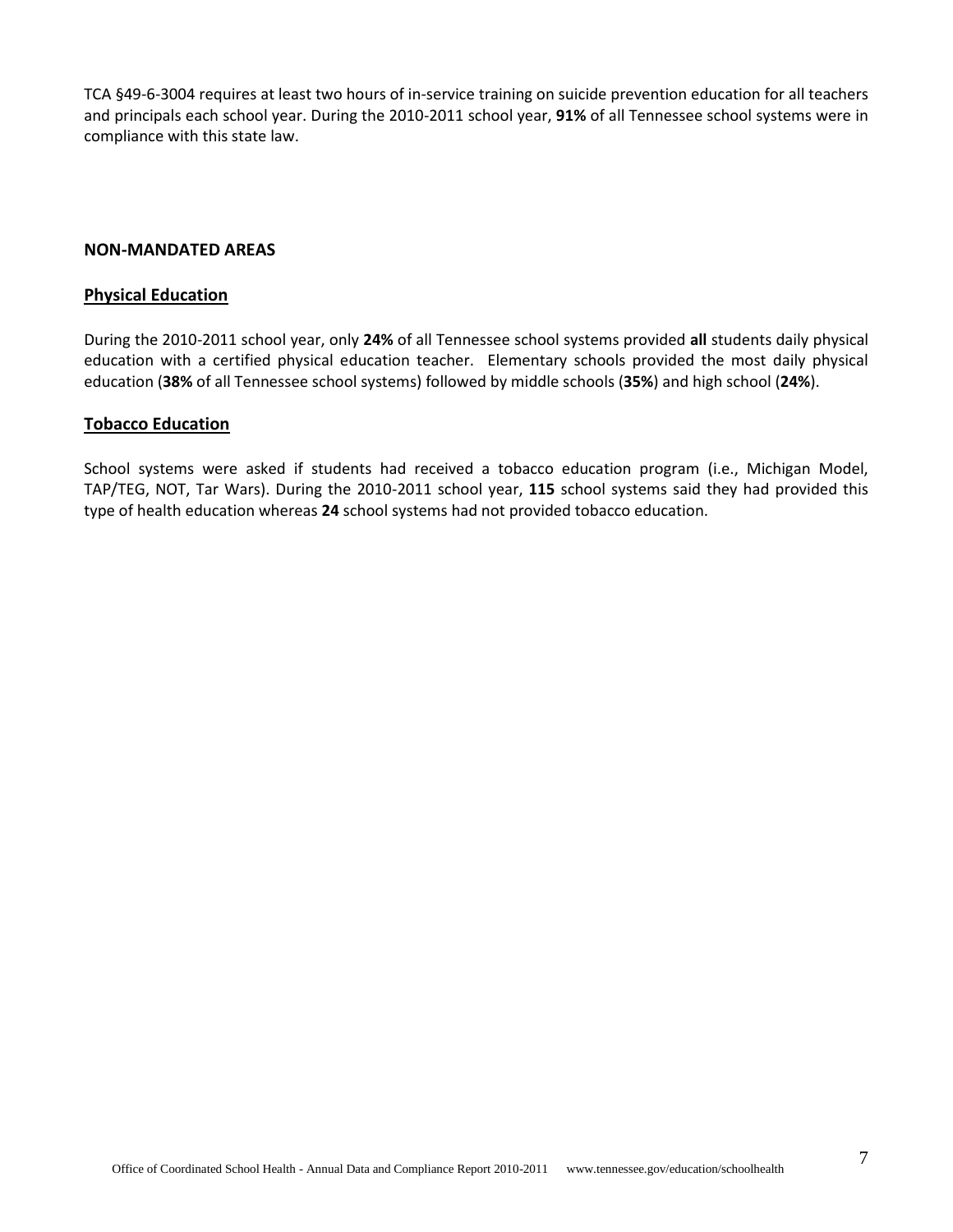# **Data Charts**

#### **STUDENT DIAGNOSES**

# *Number of Students and Percent of Total by Chronic Illness or Disability Diagnosis 2010-2011*

| <b>Chronic Illness or Disability Diagnosis</b>       | <b>Number of Students</b><br>2010-2011 | <b>Percent of Total</b> |
|------------------------------------------------------|----------------------------------------|-------------------------|
| Asthma                                               | 60,374                                 | 31.5%                   |
| ADHD/ADD                                             | 36,459                                 | 19.0%                   |
| Other (Cerebral Palsy, Sickle Cell, Cystic Fibrosis) | 24,618                                 | 12.8%                   |
| <b>Intellectual Disability</b>                       | 24,038                                 | 12.5%                   |
| Severe Allergy                                       | 16,171                                 | 8.4%                    |
| <b>Mental Health</b>                                 | 13,574                                 | 7.1%                    |
| Seizure Disorder                                     | 6,449                                  | 3.4%                    |
| Autism                                               | 6,143                                  | 3.2%                    |
| <b>Diabetes</b>                                      | 3,789                                  | 2.1%                    |
| Total                                                | 191,615                                | 100%                    |

During the 2010-2011 school year, **191,615** students in Tennessee public schools had a chronic illness or disability diagnosis. This represents **20.5%** of all Tennessee public school students statewide. Of those students with a diagnosis, the most common diagnoses were Asthma (**31.5%**), ADHD/ADD (**19%**), Other (Cerebral Palsy, Sickle Cell, Cystic Fibrosis) (**12.8%**) and Intellectual Disability (**12.5%**).

#### *Number and Percent Change of Students by Selected Chronic Illness or Disability Diagnosis between 2004-2005 and 2010-2011*

| <b>Chronic Illness or Disability</b><br><b>Diagnosis</b> | <b>Number of Students</b><br>2004-2005 | <b>Number of Students</b><br>2010-2011 | <b>Percent Change</b> |
|----------------------------------------------------------|----------------------------------------|----------------------------------------|-----------------------|
| Asthma                                                   | 38,676                                 | 60,374                                 | 56%                   |
| ADHD/ADD                                                 | 19,939                                 | 36,459                                 | 83%                   |
| Other                                                    | 14,536                                 | 24,618                                 | 69%                   |
| <b>Diabetes</b>                                          | 2,388                                  | 3,789                                  | 59%                   |
| Total                                                    | 75,539                                 | 125,240                                | 66%                   |

The total number of students with selected chronic illnesses or disability diagnoses increased by **66%** between 2004-2005 and 2010-2011. The number of ADHD/ADD diagnoses increased by **83%** in six years. The number of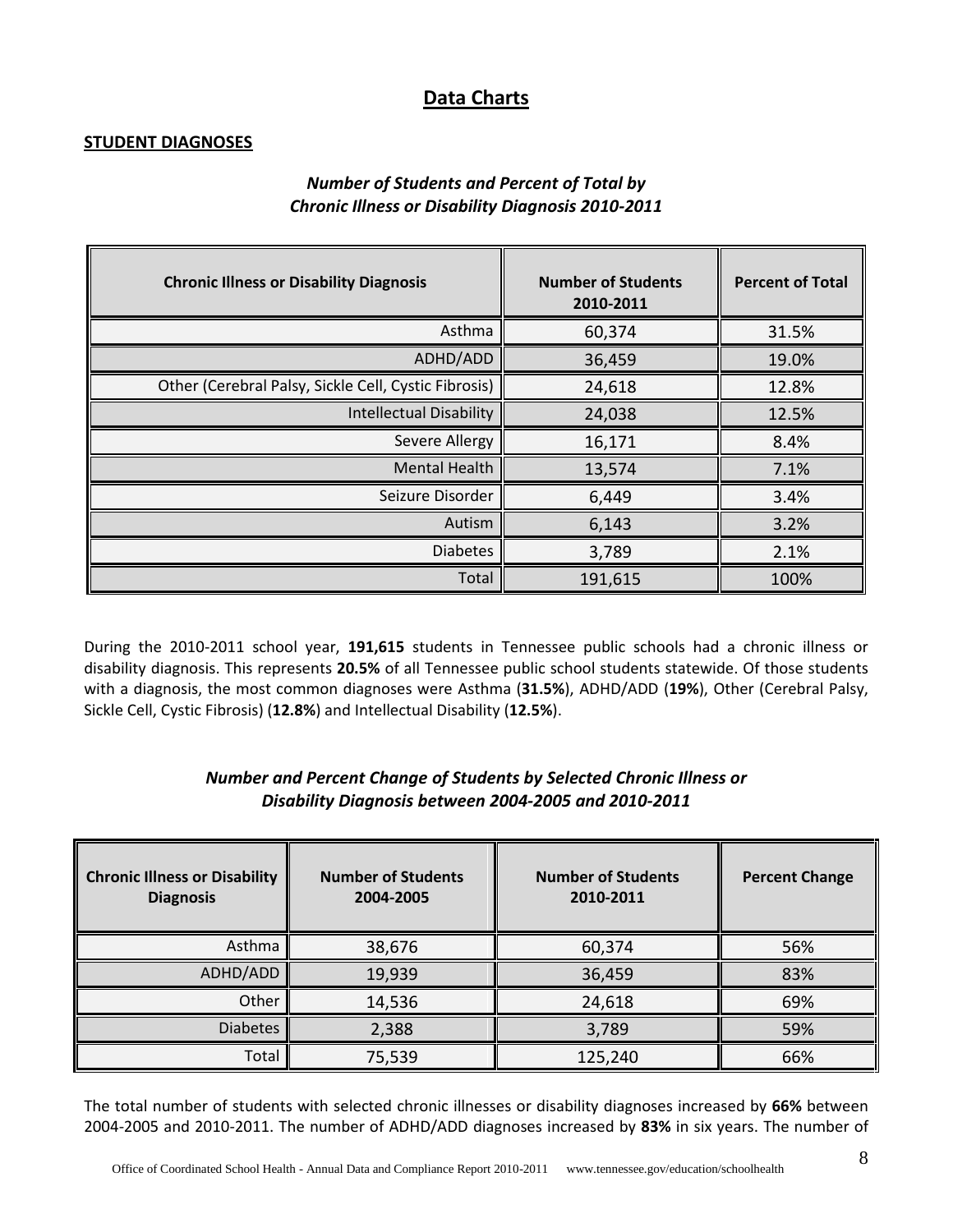students diagnosed with Asthma increased by **56%** and the number of students diagnosed with Diabetes increased by **59%** during the same time period.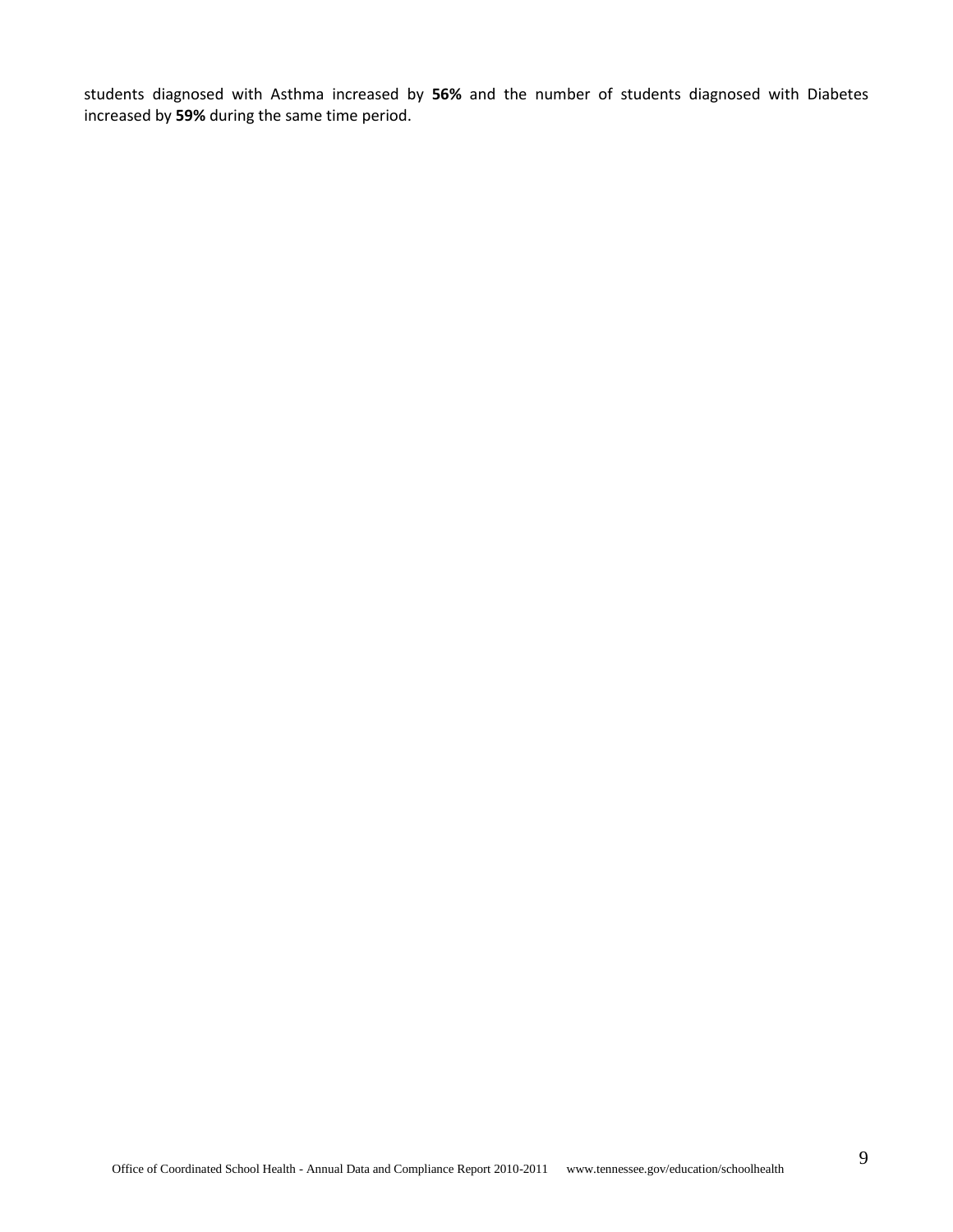#### **HEALTH SERVICES PROVIDED IN SCHOOLS**

| <b>Types of Health Services</b>                       | <b>Number</b><br>of<br>schools<br>using<br>Licensed<br><b>Health</b><br>Care<br><b>Providers</b> | % of All TN<br><b>Schools</b><br>$(N=1,736)$ | <b>Number of</b><br><b>Schools</b><br><b>Using</b><br>Unlicensed<br><b>Health Care</b><br><b>Providers</b> | % of All<br><b>TN</b><br><b>Schools</b><br>$(N=1,736)$ |
|-------------------------------------------------------|--------------------------------------------------------------------------------------------------|----------------------------------------------|------------------------------------------------------------------------------------------------------------|--------------------------------------------------------|
| <b>Emergency Planning With School Staff/Community</b> |                                                                                                  |                                              |                                                                                                            |                                                        |
| Partners<br>(EX: member of First Responder Team)      | 1,250                                                                                            | 72%                                          | 803                                                                                                        | 46%                                                    |
| <b>Medication Administration</b>                      | 1,418                                                                                            | 82%                                          | 1,006                                                                                                      | 58%                                                    |
| Care of Ill/Injured Staff                             | 1,563                                                                                            | 90%                                          | 873                                                                                                        | 50%                                                    |
| Care of Ill/injured students                          | 1,579                                                                                            | 91%                                          | 927                                                                                                        | 53%                                                    |
| Training and Supervision of Non-Medical Personnel     | 1,588                                                                                            | 91%                                          | 140                                                                                                        | 8%                                                     |
| <b>Vision Screening</b>                               | 1,593                                                                                            | 92%                                          | 937                                                                                                        | 54%                                                    |
| <b>Health Counseling/Referral</b>                     | 1,577                                                                                            | 91%                                          | 558                                                                                                        | 32%                                                    |
| <b>BMI Screening</b>                                  | 1,604                                                                                            | 92%                                          | 863                                                                                                        | 50%                                                    |
| <b>Hearing Screening</b>                              | 1,574                                                                                            | 91%                                          | 925                                                                                                        | 53%                                                    |
| <b>Blood Pressure Screening</b>                       | 1,647                                                                                            | 94%                                          | 601                                                                                                        | 35%                                                    |
| <b>Health Education for Students</b>                  | 1,240                                                                                            | 71%                                          | 720                                                                                                        | 41%                                                    |
| <b>Immunization Compliance Monitoring</b>             | 1,508                                                                                            | 87%                                          | 616                                                                                                        | 35%                                                    |
| <b>Staff Wellness Activities</b>                      | 1,115                                                                                            | 64%                                          | 823                                                                                                        | 47%                                                    |
| <b>CSH Healthy School Team Member</b>                 | 125                                                                                              | 7%                                           | <b>NA</b>                                                                                                  | <b>NA</b>                                              |
| Nursing Services to Students With Special Needs (IEP) | 1,344                                                                                            | 77%                                          | 45                                                                                                         | 3%                                                     |
| <b>Scoliosis Screening</b>                            | 352                                                                                              | 20%                                          | 51                                                                                                         | 3%                                                     |
| <b>Dental Screening</b>                               | 618                                                                                              | 36%                                          | 57                                                                                                         | 3%                                                     |
| CSH School Health Advisory Council Member             | 128                                                                                              | 7%                                           | <b>NA</b>                                                                                                  | <b>NA</b>                                              |
| Nursing Services to Students With Special Needs (504) | 1,454                                                                                            | 84%                                          | 64                                                                                                         | 4%                                                     |

# *Types of Health Services Provided in Schools Using Licensed and Unlicensed Health Care Providers and Percent Compared to All Tennessee Schools 2010-2011*

The most common types of health services provided by Licensed Health Care Providers in Tennessee schools include blood pressure screening (94% of all schools), BMI screening (92% of all schools) and Vision Screening (92% of all schools). The most common types of health services provided by Unlicensed health Care Providers in Tennessee schools include Medication Administration (58% of all schools), Vision Screening (54% of all schools), Care of Ill/injured Students (50% of all schools) and Hearing Screening (53% of all schools).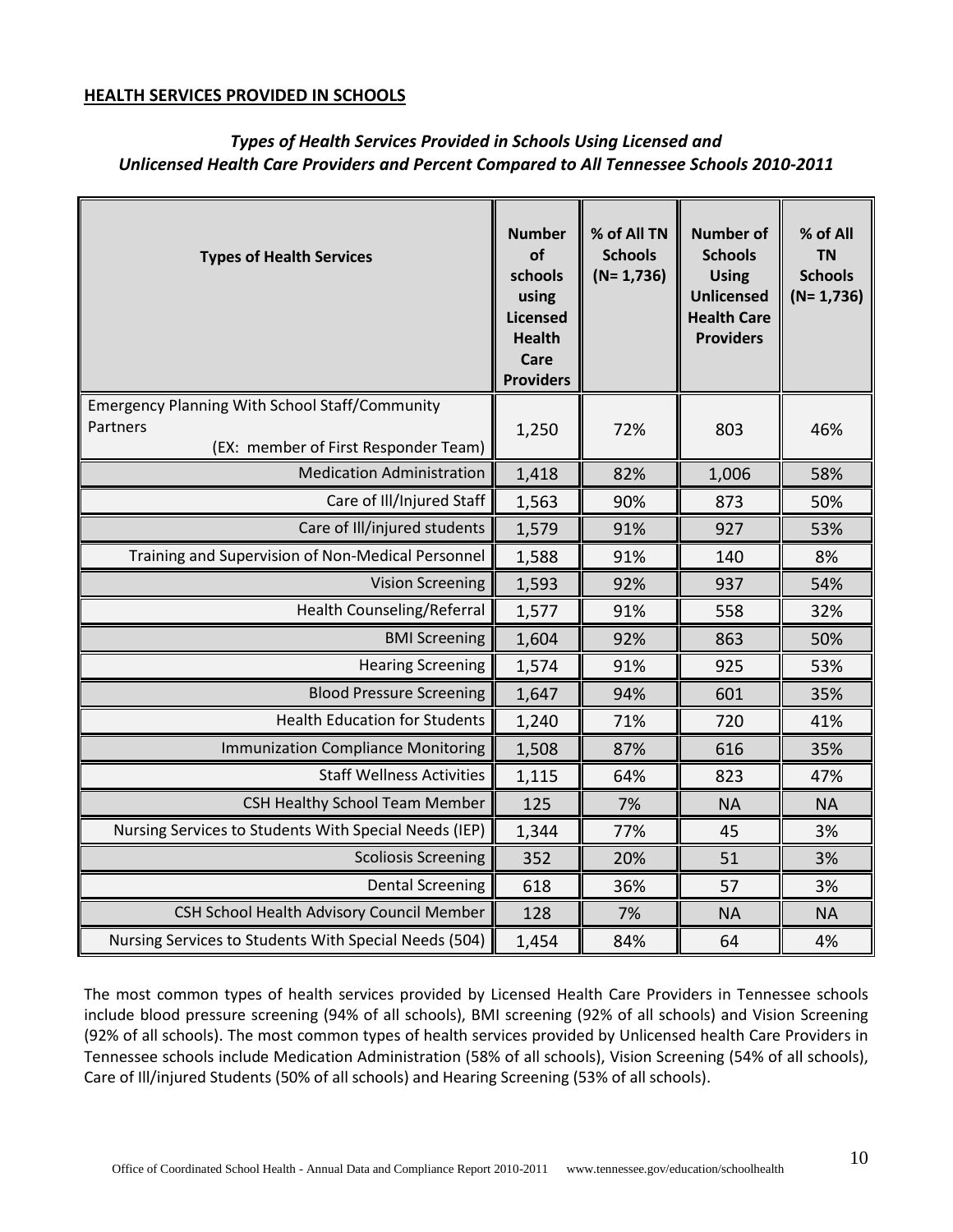#### **MEDICATIONS**

# *Type, Number and Percent of Total Self-Administering Medications By Students at*

| Type of Medicines Self-Administered By Students at School<br>Under the Supervision of Unlicensed School Personnel | <b>Number of Students</b><br><b>Self-Administering</b><br><b>Medications at School</b><br>2010-2011 | <b>Percent of Total</b> |
|-------------------------------------------------------------------------------------------------------------------|-----------------------------------------------------------------------------------------------------|-------------------------|
| Other - Non-Specified Drugs (For example: Tylenol, Advil,                                                         |                                                                                                     |                         |
| Pamprin, Motrin, Tums, Pepcid, Sudafed, Antihistamines)                                                           | 8,245                                                                                               | 32%                     |
| <b>Inhalants</b>                                                                                                  | 7,499                                                                                               | 29%                     |
| <b>Topical</b>                                                                                                    | 5,138                                                                                               | 20%                     |
| <b>Behavioral</b>                                                                                                 | 2,973                                                                                               | 12%                     |
| Antibiotic                                                                                                        | 1,011                                                                                               | 4%                      |
| Insulin Injection                                                                                                 | 296                                                                                                 | 1%                      |
| Seizure Control/Prevention                                                                                        | 289                                                                                                 | 1%                      |
| Insulin Pump Assistance                                                                                           | 203                                                                                                 | 1%                      |
| G Tube (any medicine)                                                                                             | 79                                                                                                  | .3%                     |
| <b>Diastat</b>                                                                                                    | 14                                                                                                  | .05%                    |
| Total                                                                                                             | 25,747                                                                                              | 100.35%                 |

*School Under the Supervision of Unlicensed School Personnel 2010-2011*

During the 2010-2011 school year, **25,747** students self-administered medications while under the supervision of Unlicensed School Personnel. The most common medications self-administered by students were Other/Non-Specified drugs (**32%**), Inhalants (29**%**), and Topical (**20%**).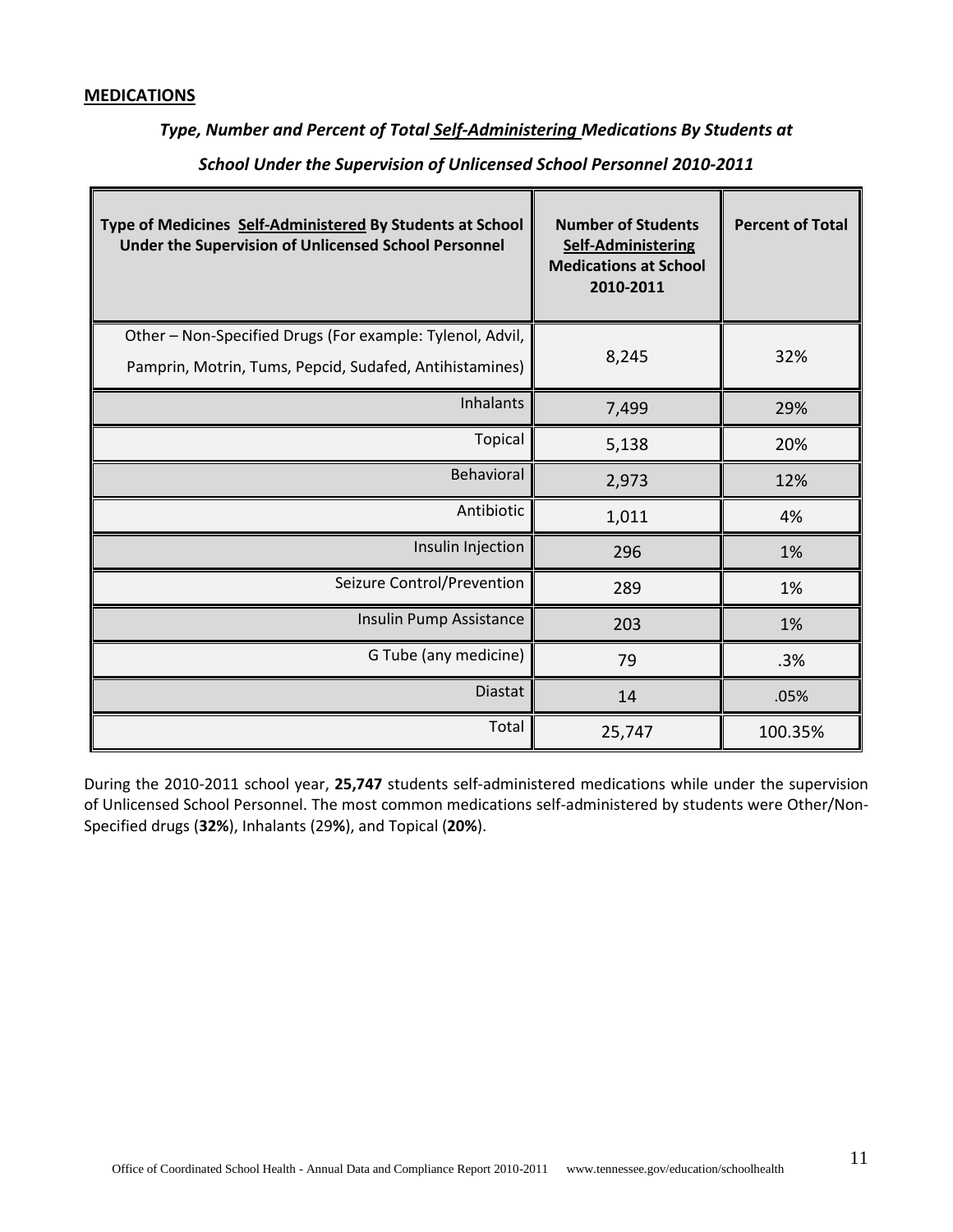# *Type, Number and Percent of Students Receiving Medications Administered by a Licensed Health Care Professional 2010-2011*

| <b>Type of Medicines</b> | <b>Number of Students Receiving</b><br><b>Medication Administered by a</b><br><b>Licensed Health Care Professional</b><br>2010-2011 | <b>Percent of Total</b> |
|--------------------------|-------------------------------------------------------------------------------------------------------------------------------------|-------------------------|
| Topical                  | 41,203                                                                                                                              | 39%                     |
| Other                    | 31,852                                                                                                                              | 30%                     |
| Aerosol                  | 18,083                                                                                                                              | 17%                     |
| Behavioral               | 5,754                                                                                                                               | 5%                      |
| Antibiotic               | 4,393                                                                                                                               | 4%                      |
| Insulin                  | 1,713                                                                                                                               | 2%                      |
| Insulin Pump assistance  | 938                                                                                                                                 | 1%                      |
| Seizure / Other          | 785                                                                                                                                 | 1%                      |
| Diastat                  | 473                                                                                                                                 | .5%                     |
| G Tube (any medicines)   | 256                                                                                                                                 | .5%                     |
| Total                    | 105,450                                                                                                                             | 100%                    |

In 2010-2011, 105,450 students received medication administered by a Licensed Health Professional. The most common medications administered in schools by a Licensed Health Care Professional were: Topical (**39%**), Other (**30%**),) and Aerosol (**17%**).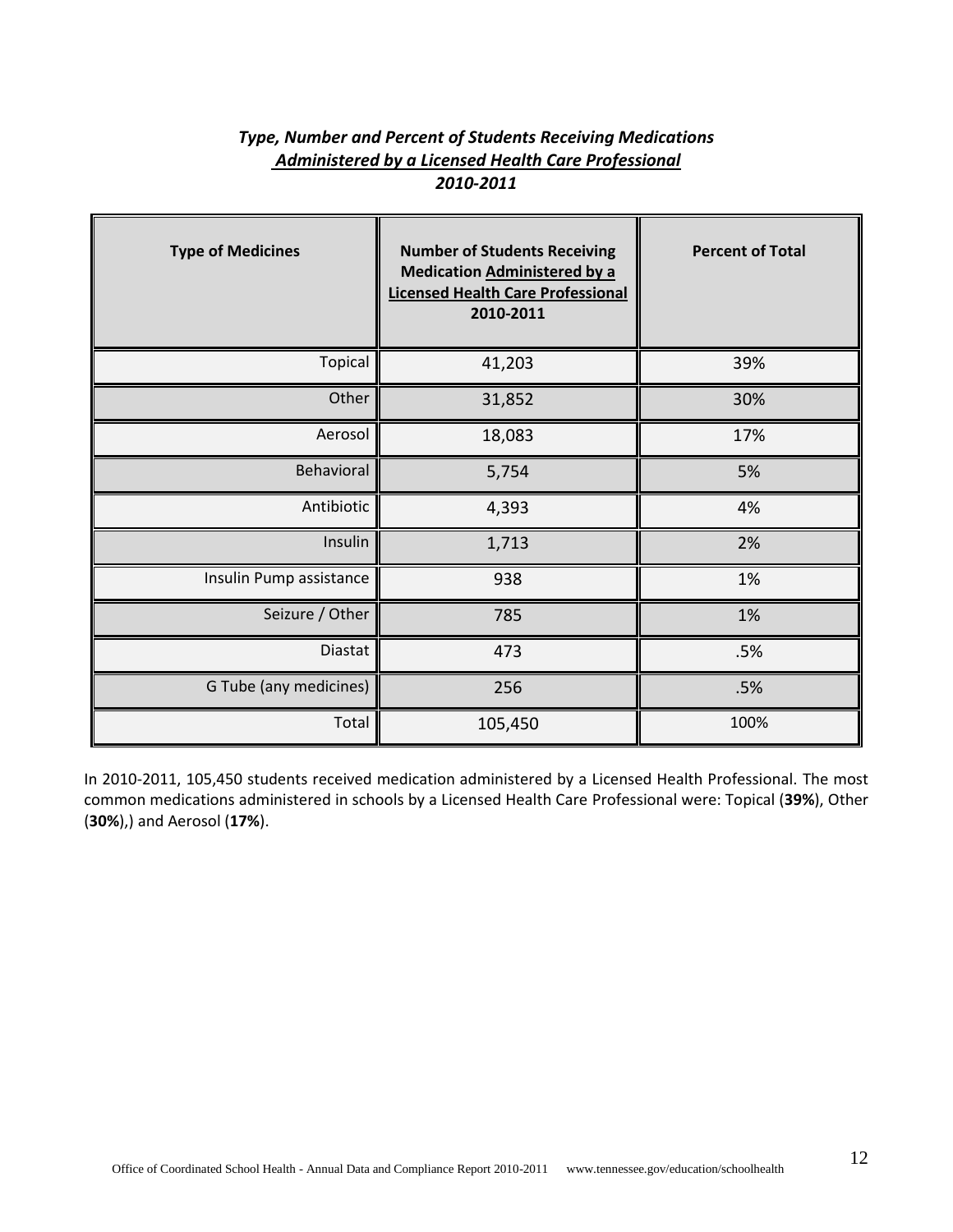# *Type, Number and Percent Change of Students Receiving Medications Administered by a Licensed Health Care Professional 2004-2005 and 2010-2011*

| <b>Type of Medicines</b> | <b>Number of Students</b><br><b>Receiving Medication</b><br><b>Administered by Licensed</b><br><b>Health Care Professional</b><br>2004-2005 | <b>Number of Students</b><br><b>Receiving Medication</b><br><b>Administered by Licensed</b><br><b>Health Care Professional</b><br>2010-2011 | <b>Percent Change</b> |
|--------------------------|---------------------------------------------------------------------------------------------------------------------------------------------|---------------------------------------------------------------------------------------------------------------------------------------------|-----------------------|
| Topical                  | 25,706                                                                                                                                      | 41,203                                                                                                                                      | 60%                   |
| Other                    | 29,769                                                                                                                                      | 31,852                                                                                                                                      | 7%                    |
| Aerosol                  | 3,517                                                                                                                                       | 18,083                                                                                                                                      | 414%                  |
| Behavioral               | 3,582                                                                                                                                       | 5,754                                                                                                                                       | 61%                   |
| Antibiotic               | 2,489                                                                                                                                       | 4,393                                                                                                                                       | 76%                   |
| Insulin                  | 645                                                                                                                                         | 1,713                                                                                                                                       | 166%                  |
| Insulin Pump assistance  | <b>NA</b>                                                                                                                                   | 938                                                                                                                                         | <b>NA</b>             |
| Seizure / Other          | 757                                                                                                                                         | 785                                                                                                                                         | 4%                    |
| Diastat                  | <b>NA</b>                                                                                                                                   | 473                                                                                                                                         | <b>NA</b>             |
| G Tube (any medicines)   | 339                                                                                                                                         | 256                                                                                                                                         | $-24%$                |
| Total                    | 66,804                                                                                                                                      | 105,450                                                                                                                                     | 58%                   |

The total number of students receiving medication administered by a Licensed Health Care Professional increased by **58%** from 2004-2005 to 2010-2011. The largest increase in medications was Aerosol (**414%**), Insulin (**166%**), and Antibiotic (**76%**)**.** The largest decline in use of medications was G Tube (**-24%**)**.**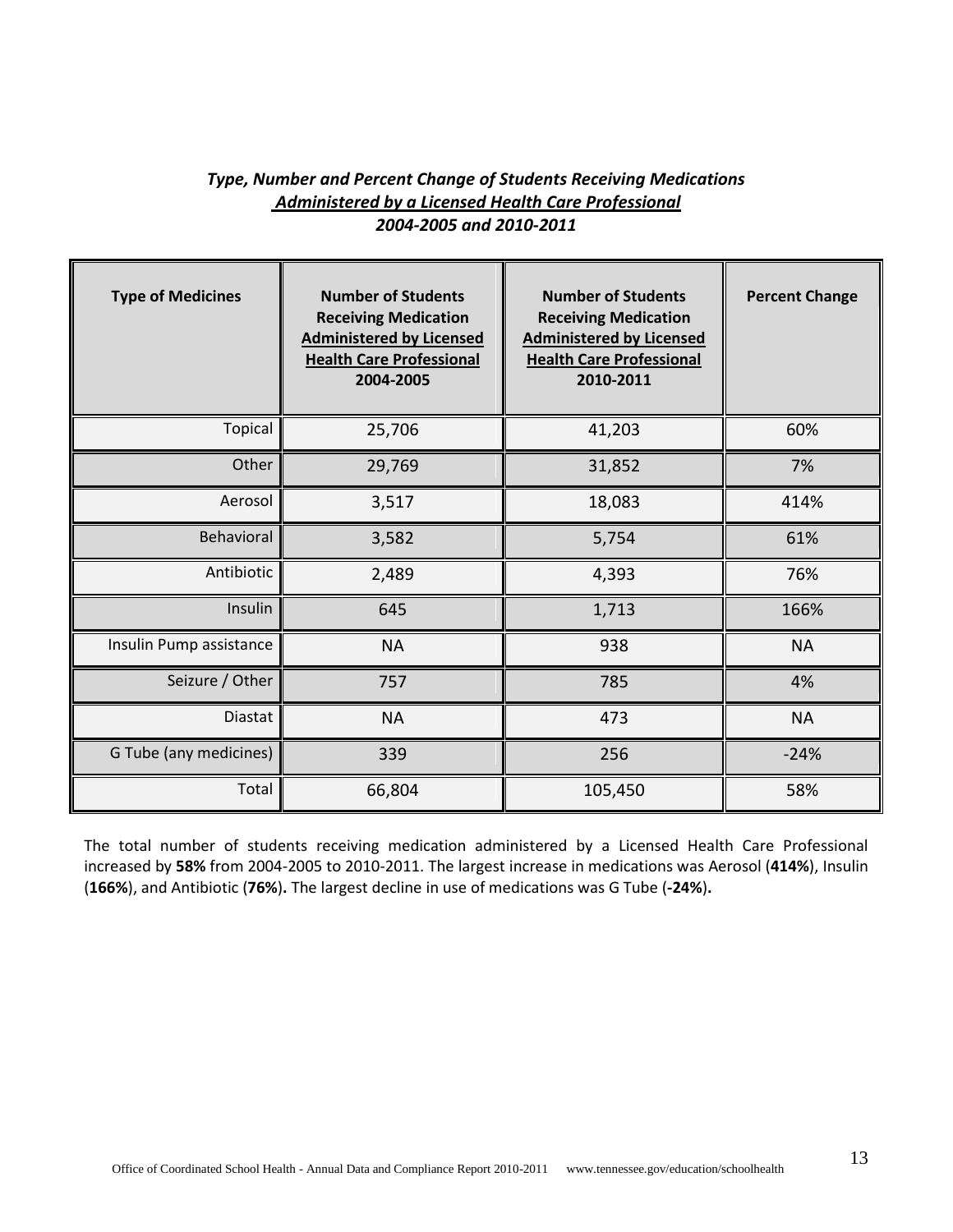# *Total Number of Medication Doses Administered in Tennessee Schools Daily and As Needed (PRN) (Count Doses for the Year) 2010-2011*

| <b>Type of Medication</b><br>Administered | <b>Number of</b><br><b>Medication Doses</b><br>Administered<br><b>Daily</b> | Number of<br><b>Medication Doses</b><br>Administered on an<br>as Needed Basis(PRN) | <b>Total Number</b> | <b>Percent of Total</b> |
|-------------------------------------------|-----------------------------------------------------------------------------|------------------------------------------------------------------------------------|---------------------|-------------------------|
| Oral                                      | 698,958                                                                     | 235,828                                                                            | 934,786             | 61%                     |
| Injectable                                | 263,905                                                                     | 13,031                                                                             | 276,936             | 18%                     |
| Inhaled                                   | 46,481                                                                      | 81,665                                                                             | 128,146             | 8%                      |
| GI Tube                                   | 32,190                                                                      | 44,299                                                                             | 76,489              | 5%                      |
| <b>Topical</b>                            | 13,677                                                                      | 58,957                                                                             | 72,634              | 5%                      |
| Rectal                                    | 49                                                                          | 146                                                                                | 195                 | .01                     |
| IV                                        | 25                                                                          | 434                                                                                | 459                 | .03                     |
| Other                                     | 23,106                                                                      | 29,457                                                                             | 52,563              | 3%                      |
| Total                                     | 1,078,391                                                                   | 463,817                                                                            | 1,542,208           | 100.04%                 |

The vast majority of type of doses administered to Tennessee students were Oral (**61%**) followed by Injectable (**18%**) and Inhaled (**8%**).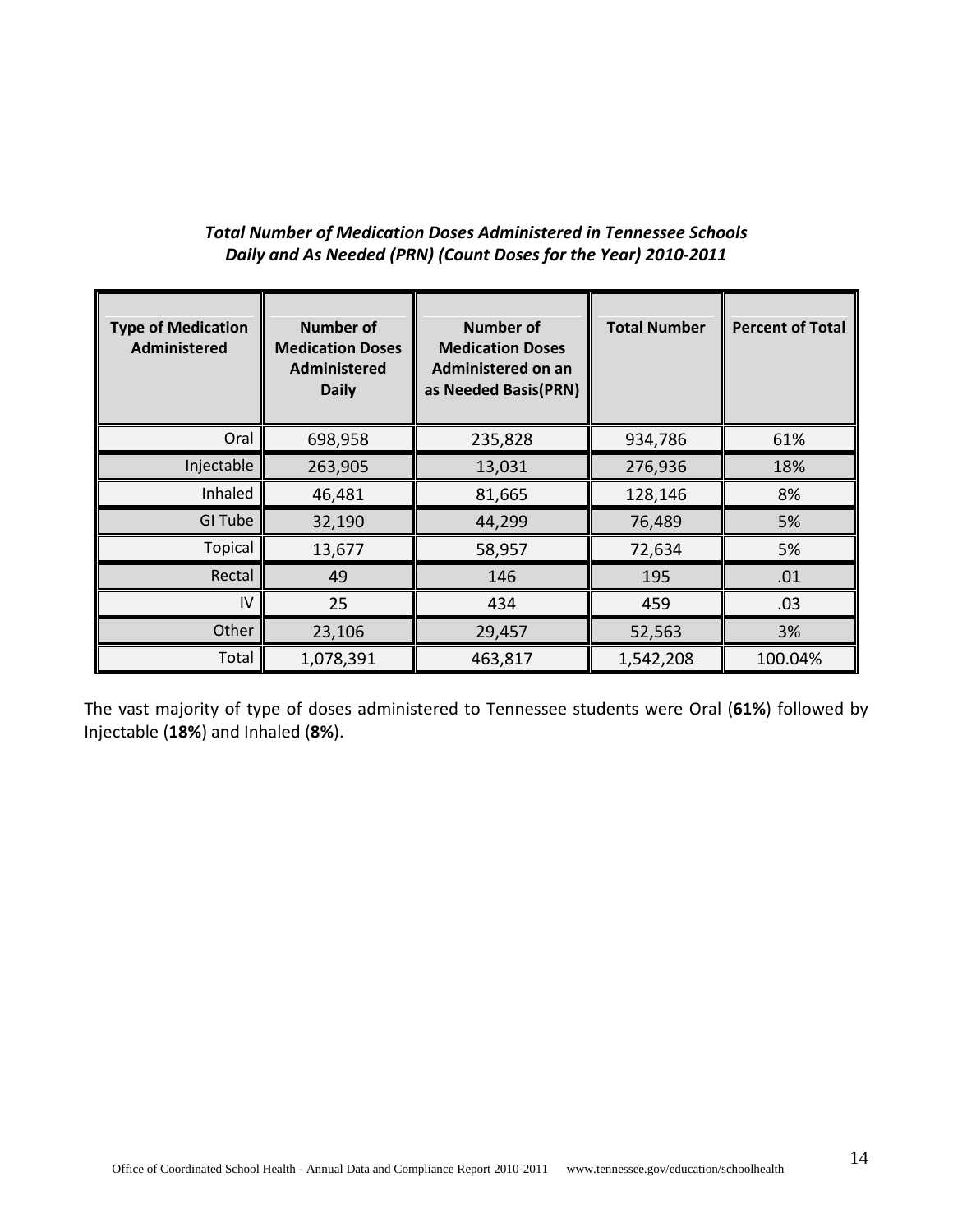*Type, Number and Percent of Students Receiving a Health Care Procedure on a Daily or Routine Basis at School from a Licensed Health Care Professional 2010-2011*

| <b>Procedure Performed by Licensed Health</b><br><b>Care Professional</b> | <b>Number of Students</b><br><b>Receiving Procedure</b><br>on a Daily or Routine Basis<br>at School from Licensed<br><b>Health Care Professional</b> | <b>Percent of Total</b> |
|---------------------------------------------------------------------------|------------------------------------------------------------------------------------------------------------------------------------------------------|-------------------------|
| <b>Blood Glucose Monitoring</b>                                           | 1,962                                                                                                                                                | 20%                     |
| <b>Carb Counting</b>                                                      | 1,894                                                                                                                                                | 19%                     |
| <b>Nebulizer Treatment</b>                                                | 1,344                                                                                                                                                | 14%                     |
| Diabetes Injections                                                       | 1,359                                                                                                                                                | 14%                     |
| Urine Ketone Testing                                                      | 1,121                                                                                                                                                | 11%                     |
| <b>Insulin Pump</b>                                                       | 780                                                                                                                                                  | 8%                      |
| Other                                                                     | 704                                                                                                                                                  | 7%                      |
| G/T tube feeding                                                          | 509                                                                                                                                                  | 5%                      |
| C.I.C.                                                                    | 139                                                                                                                                                  | 1%                      |
| Trach care                                                                | 82                                                                                                                                                   | 1%                      |
| Total                                                                     | 9,894                                                                                                                                                | 100%                    |

During 2010-2011, 9,894 students received a procedure on a daily or routine basis at school from a Licensed Health Care Professional. The most frequent procedures performed by Licensed Health Care Professionals were: Blood Glucose Monitoring (**20%**), Carb Counting (**19%**), Nebulizer Treatment (**14%**) and Injections (**14%**).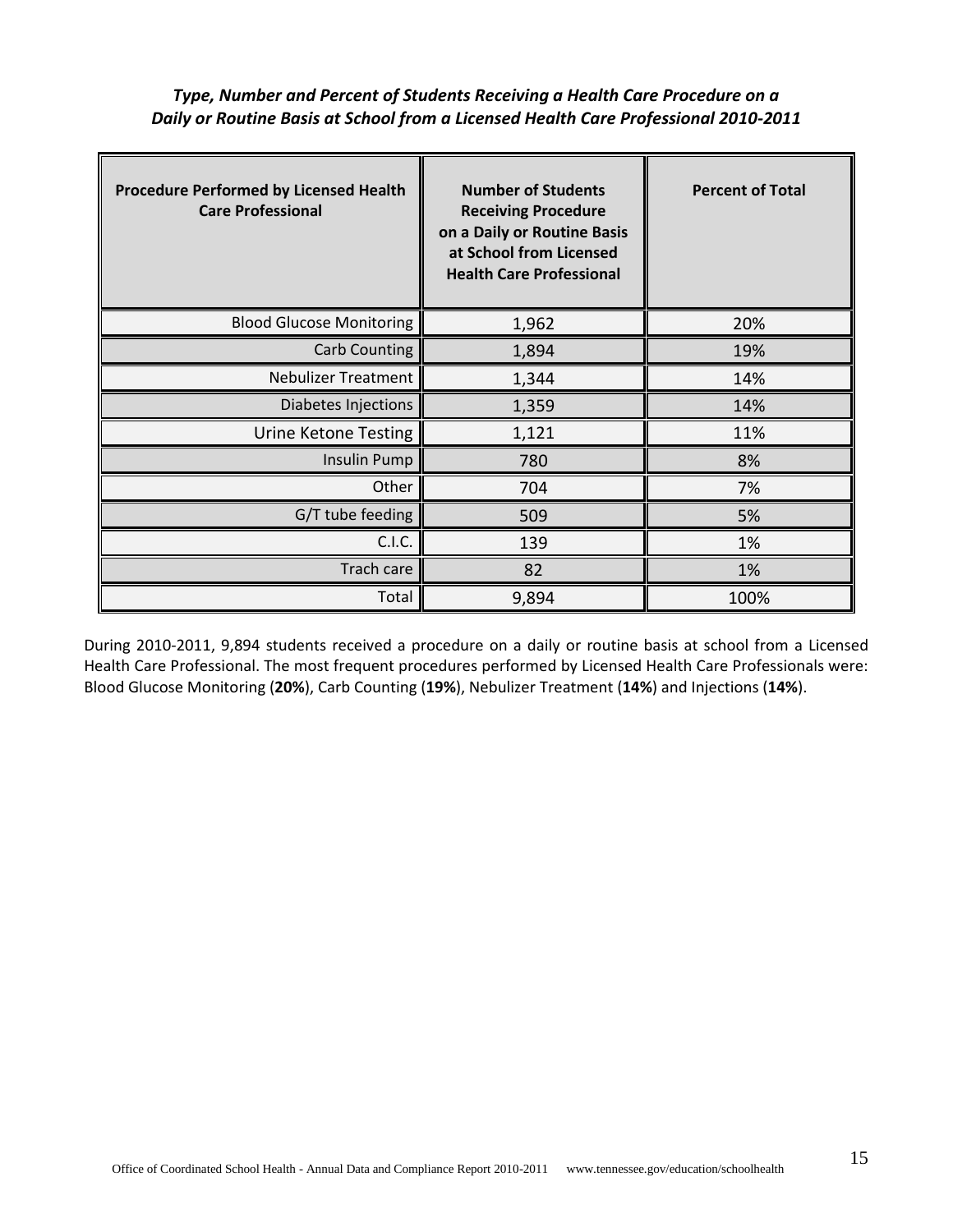# *Type, Number and Percent Change of Students Receiving a Health Care Procedure on a Daily or Routine Basis at School from a Licensed Health Care Professional 2004-2005 to 2010-2011*

| <b>Procedure Performed</b><br>by Licensed Health<br><b>Care Professional</b> | # of Students Receiving<br><b>Procedure on a Daily or Routine</b><br><b>Basis at School from Licensed</b><br><b>Health Care Professional 2006-07</b> | # of Students Receiving<br><b>Procedure on a Daily or Routine</b><br><b>Basis at School from Licensed</b><br><b>Health Care Professional 2010-11</b> | Percent<br>Change |
|------------------------------------------------------------------------------|------------------------------------------------------------------------------------------------------------------------------------------------------|------------------------------------------------------------------------------------------------------------------------------------------------------|-------------------|
| <b>Blood Glucose</b><br>Monitoring                                           | 2,490                                                                                                                                                | 1,962                                                                                                                                                | $-21%$            |
| Carb Counting                                                                | 1,532                                                                                                                                                | 1,894                                                                                                                                                | 24%               |
| <b>Nebulizer Treatment</b>                                                   | 735                                                                                                                                                  | 1,344                                                                                                                                                | 83%               |
| Diabetes Injections                                                          | 911                                                                                                                                                  | 1,359                                                                                                                                                | 49%               |
| Urine Ketone Testing                                                         | <b>NA</b>                                                                                                                                            | 1,121                                                                                                                                                | NA                |
| Insulin Pump                                                                 | <b>NA</b>                                                                                                                                            | 780                                                                                                                                                  | <b>NA</b>         |
| Other                                                                        | 776                                                                                                                                                  | 704                                                                                                                                                  | $-9%$             |
| G/T tube feeding                                                             | 867                                                                                                                                                  | 509                                                                                                                                                  | $-41%$            |
| C.I.C.                                                                       | 287                                                                                                                                                  | 139                                                                                                                                                  | $-52%$            |
| Trach care                                                                   | 145                                                                                                                                                  | 82                                                                                                                                                   | $-43%$            |
| Total                                                                        | 7,743                                                                                                                                                | 9,894                                                                                                                                                | 28%               |

Between 2006-2007 and 2010-2011 the number of procedures performed by a Licensed Health Care Professional increased by 28**%**.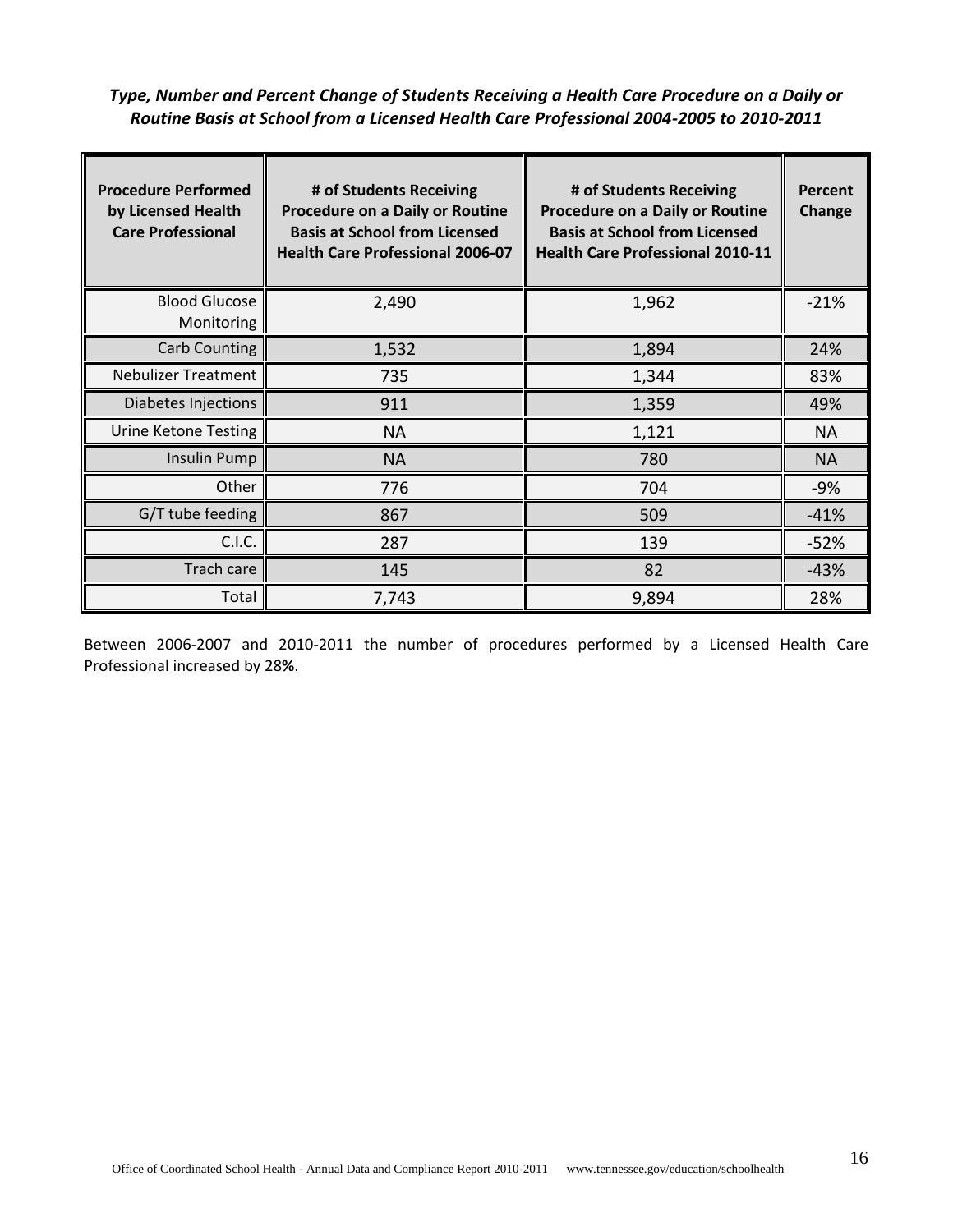| <b>Type, Number and Percent of Students Performing</b> |
|--------------------------------------------------------|
| Own Procedure at School Without Assistance* 2010-2011  |

| <b>Procedure Performed by Student</b> | <b>Number of Students</b><br><b>Performing Own Procedure</b><br>on a Daily or Routine Basis<br>at School Without Assistance | <b>Percent of Total</b> |
|---------------------------------------|-----------------------------------------------------------------------------------------------------------------------------|-------------------------|
| <b>Blood Glucose Monitoring</b>       | 1,160                                                                                                                       | 27%                     |
| <b>Carb Counting</b>                  | 888                                                                                                                         | 21%                     |
| Diabetes Injections                   | 693                                                                                                                         | 16%                     |
| <b>Urine Ketone Testing</b>           | 565                                                                                                                         | 13%                     |
| <b>Insulin Pump</b>                   | 458                                                                                                                         | 10.5%                   |
| Nebulizer treatment                   | 379                                                                                                                         | 9%                      |
| C.I.C.                                | 74                                                                                                                          | 2%                      |
| Other                                 | 65                                                                                                                          | 1.5%                    |
| Trach care                            | 12                                                                                                                          | .3%                     |
| G/T tube feeding                      | 3                                                                                                                           | .07%                    |
| Total                                 | 4,297                                                                                                                       | 100.37%                 |

During 2010-2011, **4,297** students performed their own procedure on a daily or routine basis at school without assistance. The most frequent procedures performed by students without any assistance were: Blood Glucose Monitoring (**27%**), Carb Counting (**21%**), and Diabetes Injections (**16%**).

# *Type, Number and Percent of Students Receiving a Health Care Procedure on a Daily or Routine Basis at School from an Unlicensed Health Care Professional 2010-2011*

| <b>Procedure Performed by Unlicensed Health</b><br><b>Care Professional</b> | <b>Number of Students</b><br><b>Receiving Procedure</b><br>on a Daily or Routine Basis<br>at School from Unlicensed<br><b>Health Care Professional</b> | <b>Percent of Total</b> |
|-----------------------------------------------------------------------------|--------------------------------------------------------------------------------------------------------------------------------------------------------|-------------------------|
| <b>Blood Glucose Monitoring</b>                                             | 301                                                                                                                                                    | 51%                     |
| Carb counting                                                               | 151                                                                                                                                                    | 26%                     |
| Urine Ketone Testing                                                        | 114                                                                                                                                                    | 19%                     |
| Other                                                                       | 24                                                                                                                                                     | 4%                      |
| Total                                                                       | 590                                                                                                                                                    | 100%                    |

During 2010-2011, **590** students received a procedure on a daily or routine basis at school from an Unlicensed Health Care Professional. The most frequent procedures performed by Unlicensed Health Care Professionals were: Blood Glucose Monitoring (**51%**), Carb Counting (**26%**), and Urine Ketone Testing (**19%**).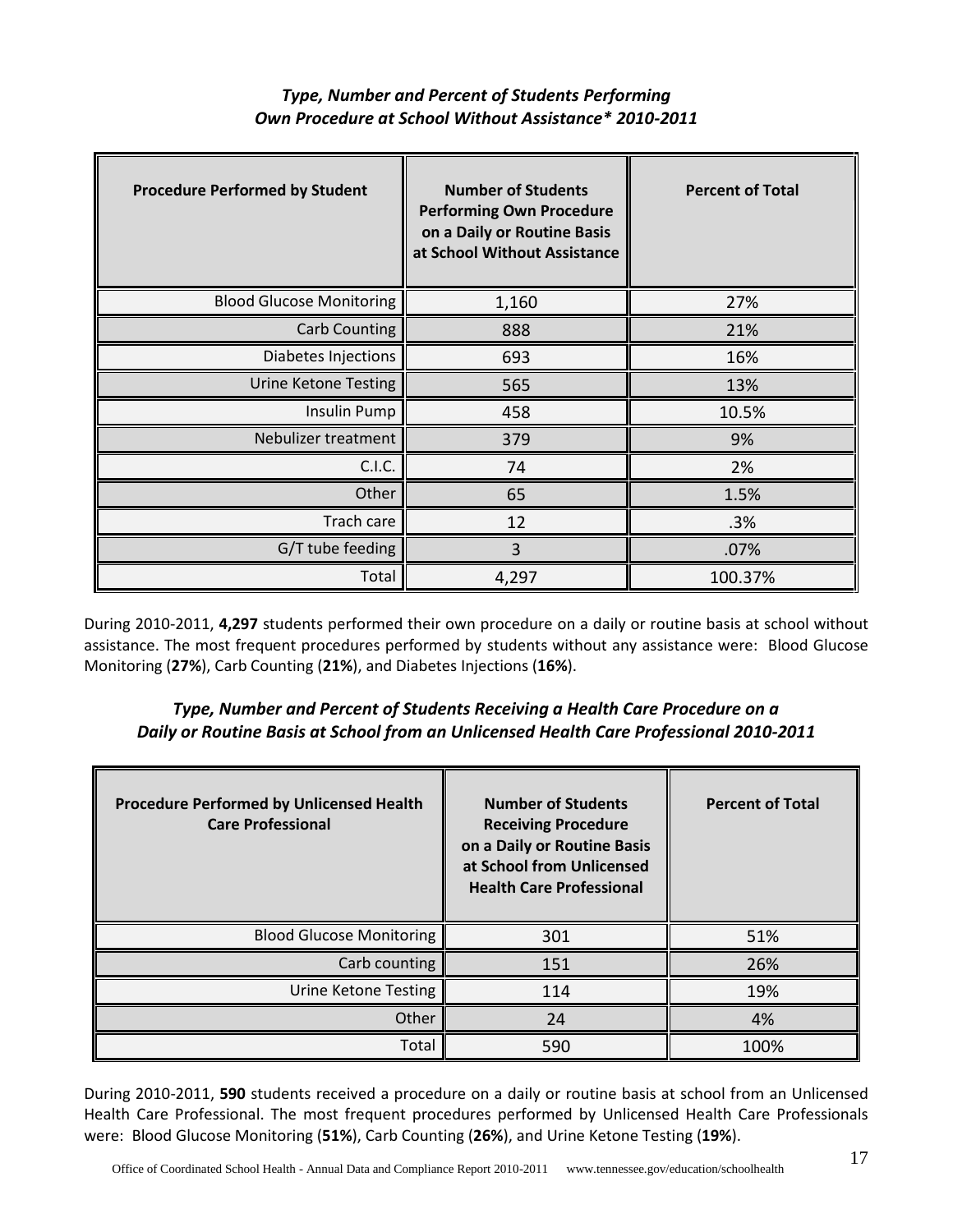| <b>Personnel Trained Annually to Administer</b><br><b>Medications</b> | <b>Number</b> | <b>Percent of Total</b> |
|-----------------------------------------------------------------------|---------------|-------------------------|
| <b>Teachers</b>                                                       | 7,615         | 53%                     |
| Secretaries                                                           | 2,187         | 15%                     |
| <b>Teaching Assistants</b>                                            | 1,577         | 11%                     |
| Other (specify)                                                       | 919           | 6%                      |
| <b>LPN Nurses</b>                                                     | 597           | 4%                      |
| Principals                                                            | 589           | 4%                      |
| <b>Assistant Principals</b>                                           | 463           | 3%                      |
| <b>School Counselors</b>                                              | 295           | 2%                      |
| <b>Nurse Assistants</b>                                               | 55            | .4%                     |
| Total                                                                 | 14,297        | 100.4%                  |

# *Number and Type of Personnel Trained Annually to Administer Medications 2010-2011*

The majority of school personnel trained annually to handle medications and record keeping in 2010-2011 were Teachers (**53%**) followed by Secretaries (**16%**) and Teaching Assistants (**11%**).

*Type of Secured Storage Used for Medications in School Systems 2010-2011*

| <b>Type of Secured Storage Used for Medications</b> | <b>Number</b><br>of School Systems/<br><b>Special Schools</b> | <b>Percent of Total</b><br><b>Number of School</b><br><b>Systems/Special Schools</b><br>$(N=140)$ |
|-----------------------------------------------------|---------------------------------------------------------------|---------------------------------------------------------------------------------------------------|
| Locked Cabinet                                      | 137                                                           | 98%                                                                                               |
| Locked Storage Closet or Cabinet                    | 113                                                           | 81%                                                                                               |
| Locked Desk Drawer                                  | 84                                                            | 60%                                                                                               |

School systems secured medications in a locked cabinet **(98% of all Tennessee school systems),** locked storage closet/cabinet **(81% of all Tennessee school systems)** or locked desk drawer **(60% of all Tennessee school systems)**.

All medications except those designated by an Individual Healthcare Plan, must be maintained in a secure location under the supervision of a school nurse and/or other school personnel who have been oriented/trained and assigned to handle medications and record keeping per state guidelines.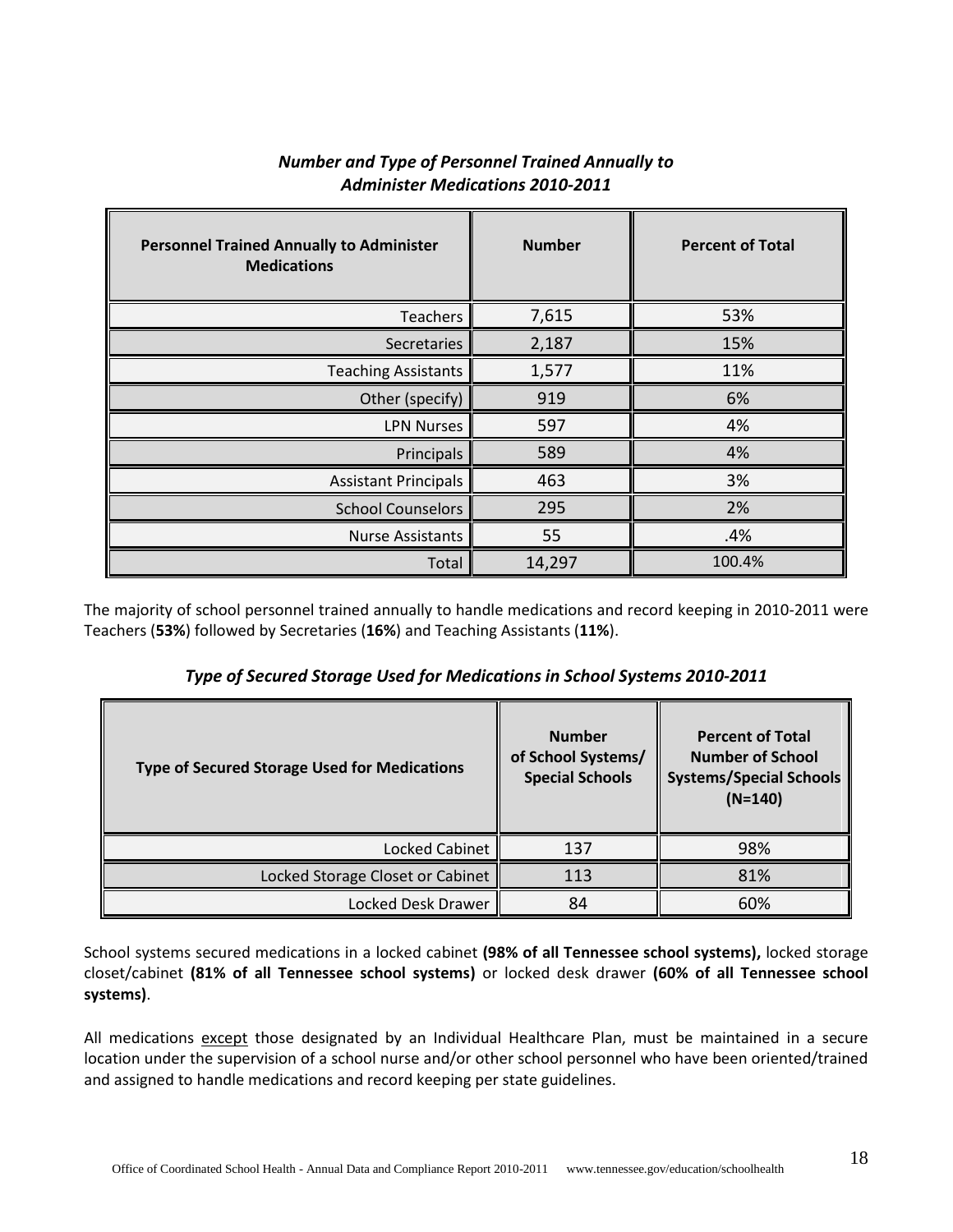#### **SCHOOL NURSES**

There were **2,419,683** student visits to school nurses during the 2010-2011 school year in Tennessee. During these visits **84%** or **2,032,475** school visits resulted in the school nurse attending to student's needs and then sending students back to class for the day.

During the 2010-2011 school year, **70,633** students were referred to a health provider with **43,017** of these referrals confirmed as having been completed. As a result of these referrals, **1,320** students received a diagnosis of a chronic long term disease.

Tennessee school nurses provided **405,654** phone contacts to provide consulting with health care providers or parents during the 2010-2011 school year.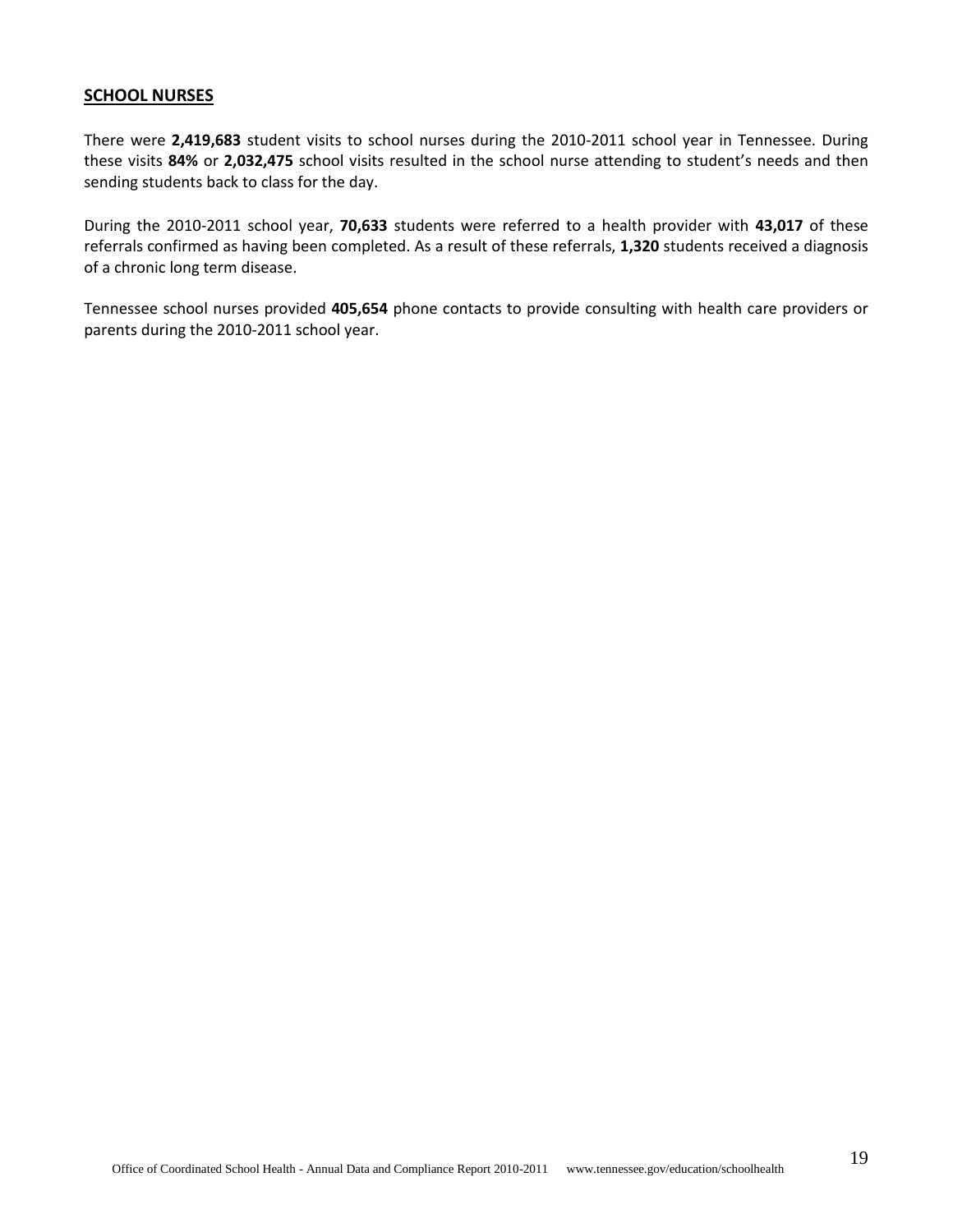# *Type, Number and Method of Funding for School Nurses 2010-2011*

| <b>School Nurses</b>                                                                      | FTE's*<br><b>Employed by</b><br><b>School</b><br>System | FTE's<br><b>Employed by</b><br><b>Health Dept.</b> | FTE's<br><b>Employed</b><br>by Hospital | FTS's<br><b>Contracted</b><br>by Agency | FTE's*<br><b>Contracted</b><br>by School<br>System | <b>Totals</b> |
|-------------------------------------------------------------------------------------------|---------------------------------------------------------|----------------------------------------------------|-----------------------------------------|-----------------------------------------|----------------------------------------------------|---------------|
| <b>Master of Science</b><br>(MSN's)<br>General Student<br><b>Population School Nurses</b> | 40.5                                                    | 63.25                                              | $\overline{2}$                          | 8.2                                     | $\mathbf 0$                                        | 113.95        |
| <b>Special Ed Nurses</b>                                                                  | $\overline{4}$                                          | 6                                                  | $\overline{0}$                          | $\overline{0}$                          | $\overline{0}$                                     | 10            |
| <b>Bachelor of Science</b><br>(BSN's)<br><b>General Student</b>                           | 226.67                                                  | 44.56                                              | 10                                      | 23.95                                   | 9                                                  | 314.18        |
| <b>Population School Nurses</b>                                                           | 8                                                       | 22                                                 | $\mathbf{1}$                            | $\mathbf{1}$                            | $\mathbf{1}$                                       | 33            |
| <b>Special Ed Nurses</b>                                                                  |                                                         |                                                    |                                         |                                         |                                                    |               |
| <b>Registered Nurses (RN's)</b><br><b>General Student</b><br><b>Population School</b>     | 312.34                                                  | 26.69                                              | 17                                      | 51.14                                   | 13                                                 | 420.17        |
| Nurses**                                                                                  | 41                                                      | 13                                                 | 5                                       | $\overline{7}$                          | 5                                                  | 71            |
| Special Ed Nurses ***                                                                     |                                                         |                                                    |                                         |                                         |                                                    |               |
| <b>Licensed Practical Nurses</b><br>(LPN's)                                               |                                                         |                                                    |                                         |                                         |                                                    |               |
| <b>General Student</b><br><b>Population School Nurses</b>                                 | 354.42                                                  | $\overline{3}$                                     | 10                                      | 3.67                                    | $\mathbf 0$                                        | 371.09        |
| $***$                                                                                     | 123.5                                                   | 4                                                  | $\boldsymbol{0}$                        | 15                                      | $\mathbf 0$                                        | 142.5         |
| Special Ed Nurses ***                                                                     |                                                         |                                                    |                                         |                                         |                                                    |               |
| Total                                                                                     | 1,110.43                                                | 182.5                                              | 45                                      | 109.96                                  | 28                                                 | 1,475.89      |

**\*FTE = Full Time Equivalent (use whole numbers with decimals to show totals for each) \*\*Basic Education Program (BEP) funds specified, other local, or federal sources used to employ or contract \*\*\*Special Education funds used to employ or contract**

School systems/special schools hire nurses to serve the general and special education student populations. During the 2010-2011 school year, **1,476** school nurses worked in Tennessee schools. Of these, **124** were MSNs**, 347** were BSNs, **491** were RNs and **514** were LPNs. Also, **75%** of all Tennessee school nurses were hired by the LEA as full time employees**, 12%** through public health departments, **7%** on an agency contract, **3%** through local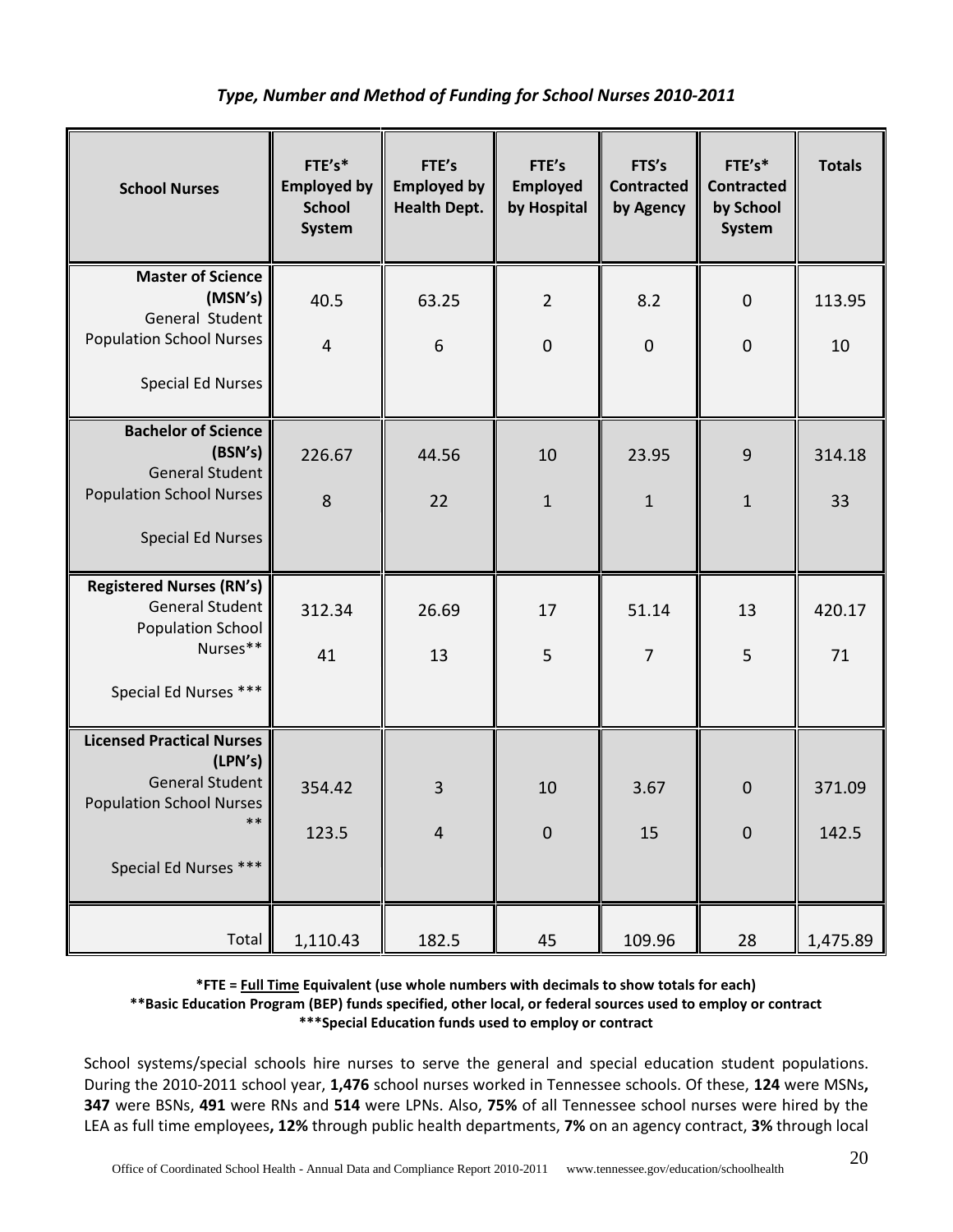hospitals and **2**% on an educational services contract. School systems reported **17%** of all school nurses served special education students and **83%** of all school nurses served the general school population.

LEAs reported that **136 out of 140** school systems/special schools meet the requirement for number of nurses per student ratio of 1:3,000. (This calculation does not include nurses who are contracted or hired to provide procedures or treatments only.) Most school systems in Tennessee are in compliance with this law.

| <b>Non-Nurse School Health</b><br>Personnel | FTE's*<br><b>Employed by</b><br><b>School</b><br>System | FTE's<br><b>Employed by</b><br><b>Health Dept.</b> | FTE's<br><b>Employed</b><br>by Hospital | FTS's<br><b>Contracted</b><br>by Agency | $FTE's*$<br><b>Contracted</b><br>by School<br>System | <b>Totals</b> |
|---------------------------------------------|---------------------------------------------------------|----------------------------------------------------|-----------------------------------------|-----------------------------------------|------------------------------------------------------|---------------|
| School Health Aide                          | 71                                                      |                                                    |                                         | 0                                       | 0                                                    | 72            |
| <b>Other Health Professional</b>            | 116                                                     |                                                    |                                         | 86                                      |                                                      | 204           |
| <b>Totals</b>                               | 187                                                     |                                                    |                                         | 86                                      |                                                      | 276           |

*Number of Non-Nurse School Health Personnel Employed By LEAs 2010-2011 (FTEs)*

During the 2010-2011 school year, **72** School Health Aides and **204** other health professionals worked in Tennessee schools to provide health-related services to students. Most of these professionals were hired by LEAs (**68%**) while several were contracted via an outside agency (**31%**).

|  | Position of Those Who Provided First Aid at the School in the Absence of the RN Nurse 2010-2011 |  |  |
|--|-------------------------------------------------------------------------------------------------|--|--|
|--|-------------------------------------------------------------------------------------------------|--|--|

| <b>Position Title</b> | <b>Total Number in LEAs</b> | <b>Percent of Total Positions</b> |
|-----------------------|-----------------------------|-----------------------------------|
| Teacher:              | 8,418                       | 56%                               |
| Secretary:            | 2,536                       | 17%                               |
| Other:                | 1,650                       | 11%                               |
| Principal:            | 1,013                       | 7%                                |
| Parent Volunteer:     | 630                         | 4%                                |
| LPN:                  | 603                         | 4%                                |
| Health Room Aide:     | 197                         | 1%                                |
| TOTAL:                | 15,047                      | 100%                              |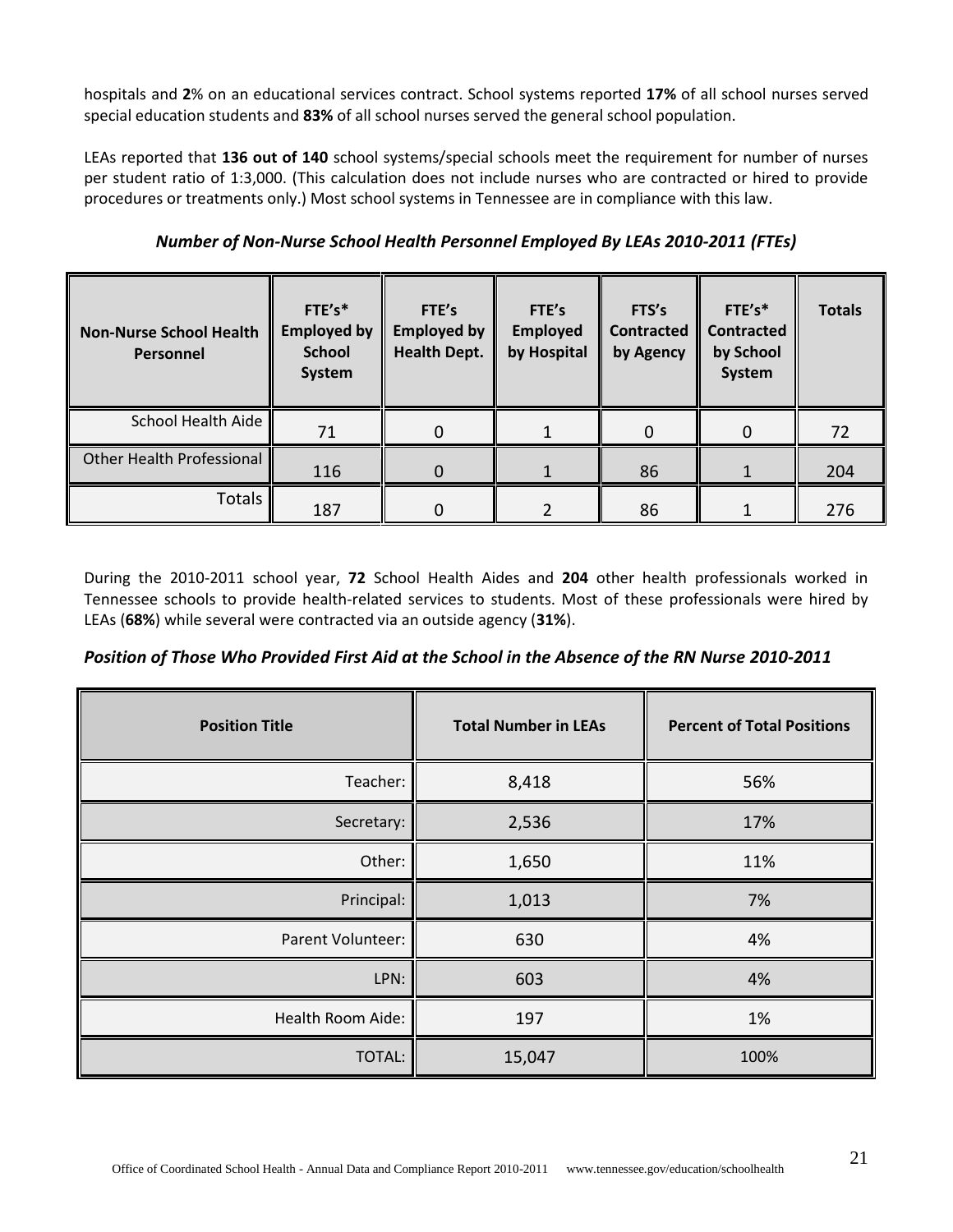First aid was provided to **15,047** students in the absence of a RN nurse in 2010-2011. Of the total number of first aid services provided at schools in the absence of a RN school nurse, **56%** was provided by teachers followed by Secretaries (**17%**) and "Other" (**11%**).

| <b>Position</b>          | <b>Total Number in LEAs</b> | <b>Percent of Total Positions</b> |
|--------------------------|-----------------------------|-----------------------------------|
| Teacher:                 | 8,754                       | 61%                               |
| Secretary:               | 1,800                       | 12%                               |
| Other:                   | 1,401                       | 10%                               |
| <b>Bus Driver:</b>       | 769                         | 5%                                |
| Principal:               | 648                         | 4%                                |
| LPN:                     | 571                         | 4%                                |
| Parent Volunteer:        | 245                         | 2%                                |
| Personal Care Attendant: | 128                         | 1%                                |
| Health Room Aide:        | 111                         | 1%                                |
| <b>TOTAL:</b>            | 14,427                      | 100%                              |

# *Types of Personnel the School Nurse Directs/Delegates/Trains and Supervises In the Performance of Skilled Nursing Tasks 2010-2011*

Approximately, **61%** of all personnel who the school nurse directs/delegates/trains and supervises in the performance of skilled nursing tasks are teachers (**61%**) followed by secretaries (**12%**) and Other (**10%**).

#### **504 - Individual Health Care Plans (TCA §49-5-415)**

TCA §49-5-415 requires registered nurses to complete an Individual Health Plan (IHP) for students with acute or chronic health issues that can serve as an asthma action plan. During the 2010-2011 school year, **57,870** students had a *504 Plan* in place. Of these plans, 37,084 had emergency action plans developed as a part of the IHP.

#### **911 Emergency Calls**

During the 2010-2011 school year 3**,996** 911 emergency calls were made in Tennessee public schools. Of these calls, **1,330** (**33%**) were made when a nurse was in the school building and 2**,666** (**67%**) were made when a nurse was **NOT** in the school building.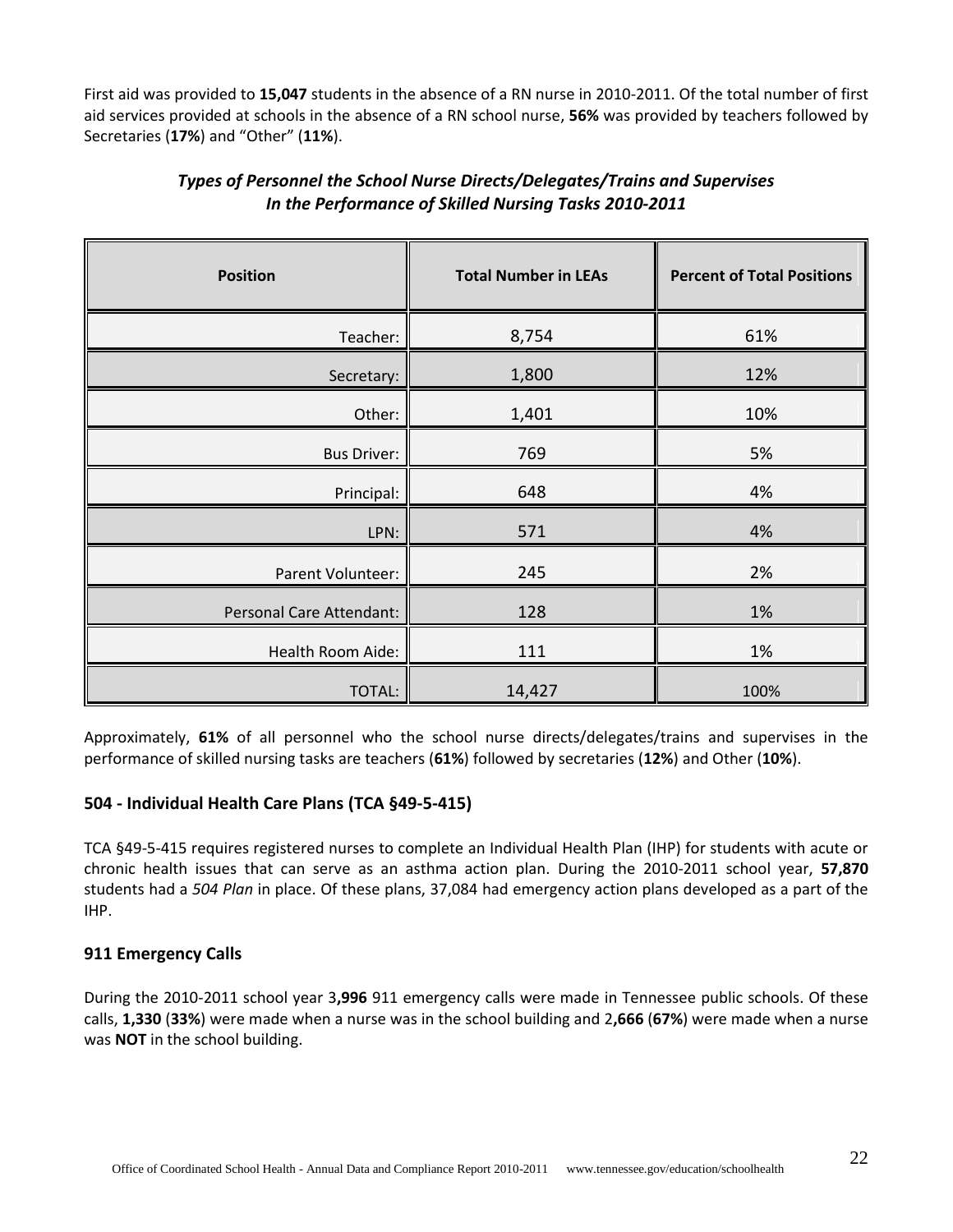#### **HEALTH SCREENINGS**

According to the *Tennessee School Health Screening Guidelines***,** students in grades PreK, K, 2, 4, 6 and 8 are screened annually for vision and hearing. Students in grades K, 2, 4, 6 and 8 and one year of high school (usually Lifetime Wellness class) are screened annually for blood pressure and Body Mass Index (BMI) in addition to vision and hearing. School staffs are encouraged to screen students for oral health problems and screen  $6<sup>th</sup>$ grade students for scoliosis.

| Number of School Systems/Special Schools that Provide Health Screening Programs |
|---------------------------------------------------------------------------------|
| 2010-2011                                                                       |

| <b>Type of Health Screening</b> | Number of School Systems/<br><b>Special Schools</b><br>$(N=140)$ | <b>Percent of Total # of</b><br><b>School Systems/Special Schools</b> |
|---------------------------------|------------------------------------------------------------------|-----------------------------------------------------------------------|
| <b>Blood Pressure</b>           | 138                                                              | 99%                                                                   |
| Vision                          | 137                                                              | 98%                                                                   |
| Hearing                         | 137                                                              | 98%                                                                   |
| Body Mass Index (BMI)           | 136                                                              | 97%                                                                   |
| Scoliosis                       | 67                                                               | 48%                                                                   |
| Dental                          | 67                                                               | 47%                                                                   |

Most school systems provided Vision, Hearing, BMI and Blood Pressure screening for their students. Approximately **48%** of all LEAs provided Scoliosis screening and **47%** of all LEAs provided some type of dental screening.

# *Type, Number and Percent of Total Number of Students Screened 2010-2011*

| <b>Type of Health Screening</b>                           | <b>Number of Students</b><br><b>Screened</b> | <b>Percent of Total Number</b><br><b>School Health Screenings</b> |
|-----------------------------------------------------------|----------------------------------------------|-------------------------------------------------------------------|
| <b>Hearing</b>                                            | 372,706                                      | 25%                                                               |
| Vision                                                    | 372,855                                      | 25%                                                               |
| Body Mass Index (BMI)                                     | 335,439                                      | 22%                                                               |
| <b>Blood Pressure</b>                                     | 311,036                                      | 20%                                                               |
| Dental                                                    | 106,271                                      | 7%                                                                |
| <b>Scoliosis</b>                                          | 21,938                                       | 1%                                                                |
| <b>Total Number of School Health</b><br><b>Screenings</b> | 1,520,245                                    | 100%                                                              |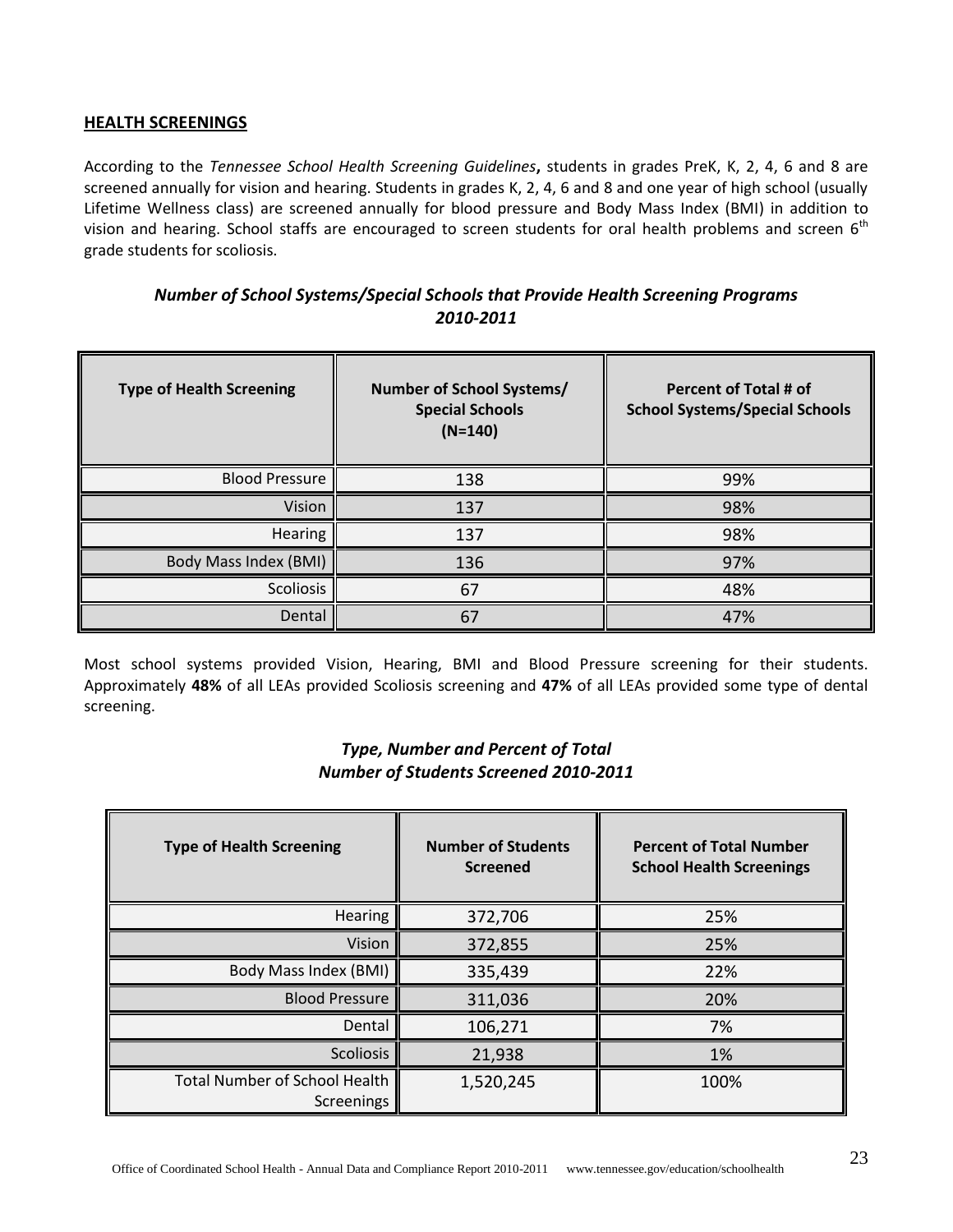During the 2010-2011 school year, **1,520,245** student health screenings occurred in Tennessee schools. The most common type of screenings was Vision (**25%**), Hearing (**25%**) and Body Mass Index (**22%**

| <b>Type of Health</b><br><b>Screening</b> | <b>Number of Students</b><br>2008-2009 | <b>Number of Students</b><br>2010-2011 | <b>Percent Change</b> |
|-------------------------------------------|----------------------------------------|----------------------------------------|-----------------------|
| <b>Hearing</b>                            | 320,245                                | 372,706                                | 16%                   |
| Vision                                    | 395,415                                | 372,855                                | $-6%$                 |
| Body Mass Index (BMI)                     | 289,617                                | 335,439                                | 16%                   |
| <b>Blood Pressure</b>                     | 281,033                                | 311,036                                | 11%                   |
| Dental                                    | 107,093                                | 106,271                                | $-1%$                 |
| <b>Scoliosis</b>                          | 29,173                                 | 21,938                                 | $-25%$                |
| Total                                     | 1,422,576                              | 1,520,245                              | 7%                    |

# *Type, Number and Percent of Students Screened 2008-2009 and 2010-2011*

The percentage of all school health screenings increased by **7%** from 2008-2009 to 2010-2011. The most significant increases occurred with Hearing screenings (**16%**), BMI screenings (**16%**) and Blood Pressure screenings (**11%**). Decreases occurred in the percentage of students screened for Scoliosis (**-25%**) and Vision (**- 6%**

# *Type, Number and Percent of Total Number of Students Required to be Screened 2010-2011*

| <b>Type of Student</b><br><b>Health Screening</b> | <b>Grades Required</b><br>to be Screened | <b>Total Number of</b><br><b>Students in</b><br><b>Tennessee Schools</b> | <b>Number of</b><br><b>Students</b><br><b>Screened</b> | <b>Percent of Total</b><br>Number of<br><b>Students Required</b><br>to be Screened |
|---------------------------------------------------|------------------------------------------|--------------------------------------------------------------------------|--------------------------------------------------------|------------------------------------------------------------------------------------|
| <b>Hearing</b>                                    | PreK, K, 2, 4, 6, 8                      | 385,406                                                                  | 372,706                                                | 97%                                                                                |
| Vision                                            | PreK, K, 2, 4, 6, 8                      | 385,406                                                                  | 372,855                                                | 97%                                                                                |
| Body Mass Index (BMI)                             | K, 2, 4, 6, 8, and<br>one grade of HS    | 440,787                                                                  | 335,439                                                | 76%                                                                                |
| <b>Blood Pressure</b>                             | K, 2, 4, 6, 8, and<br>one grade of HS    | 440,787                                                                  | 311,036                                                | 71%                                                                                |

Of all Tennessee students who were required to receive a Hearing and Vision screening, **97%** received one in 2010-2011. Also, **76%** of all students who were required to receive a BMI screen received one and **71%** received a Blood Pressure screen.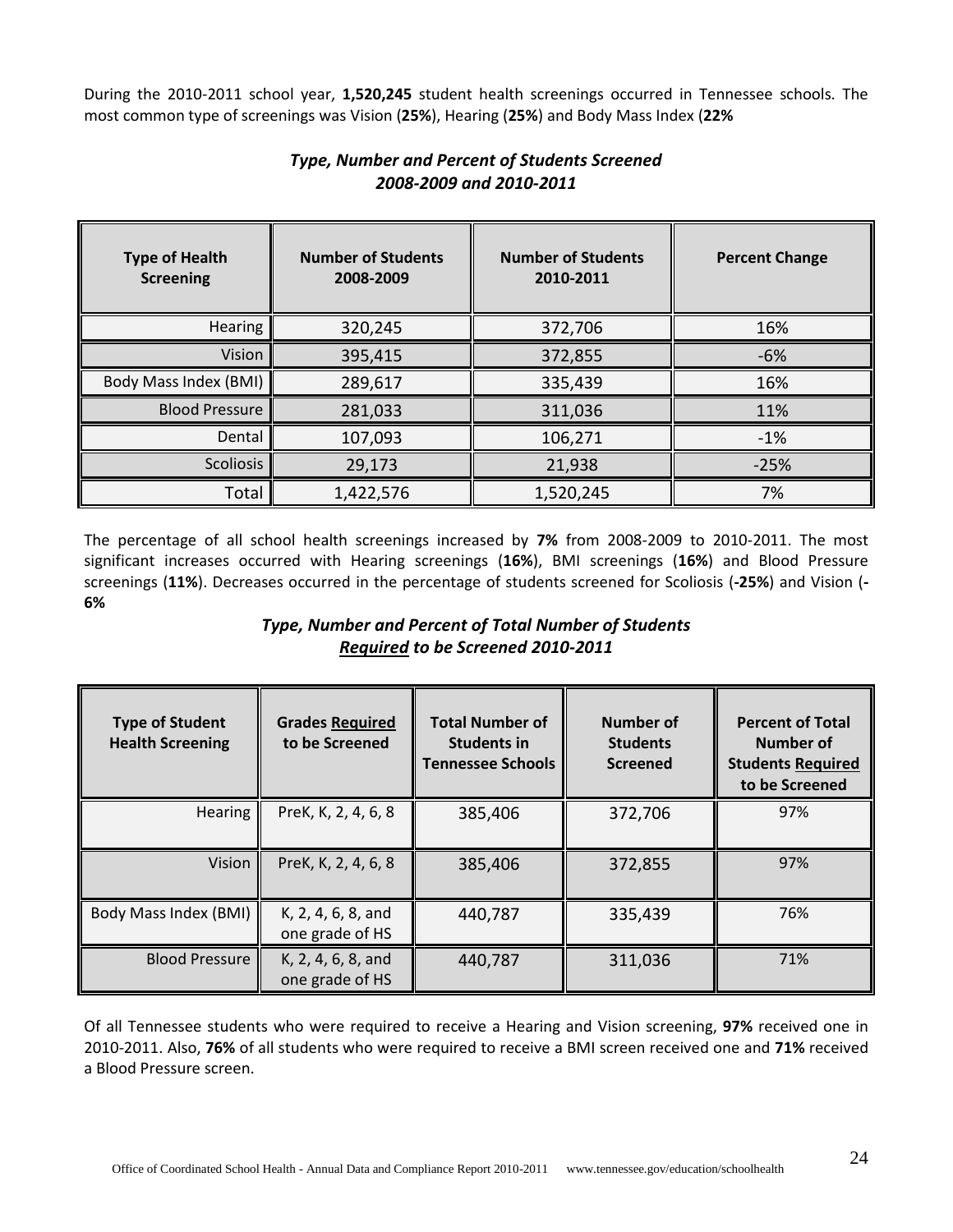| <b>Type of Health Screening</b> | Number of Referral(s) made to a<br><b>Healthcare Provider</b> | <b>Percent of Total</b> |
|---------------------------------|---------------------------------------------------------------|-------------------------|
| <b>Body Mass Index</b>          | 82,058                                                        | 36%                     |
| Vision                          | 39,540                                                        | 17.5%                   |
| Dental                          | 76,209                                                        | 34%                     |
| <b>Blood Pressure</b>           | 15,390                                                        | 7%                      |
| Hearing                         | 11,586                                                        | 5%                      |
| Scoliosis                       | 1,131                                                         | .5%                     |
| Total                           | 225,914                                                       | 100%                    |

# *Type, Number and Percent of Students Referred to a Healthcare Provider As a Result of School Health Screening Programs 2010-2011*

During the 2010-2011 school year, **225,914** student referrals were made to a Health Care Provider after a school health screening. Most referrals were a result of BMI screenings (**36%**), Dental screenings (**34%**) and Vision screenings (**17.5%**).

# *Type, Number and Percent of Change for Students Referred to a Healthcare Provider As a Result of School Health Screening Programs 2006-2007 and 2010-2011*

| <b>Type of Health Screening</b> | <b>Number of Referral(s) made</b><br>to a Healthcare Provider<br>2006-2007 | <b>Number of Referral(s) made to</b><br>a Healthcare Provider<br>2010-2011 | Percent<br>Change |
|---------------------------------|----------------------------------------------------------------------------|----------------------------------------------------------------------------|-------------------|
| <b>Body Mass Index</b>          | 7,232                                                                      | 82,058                                                                     | 1,035%            |
| Vision                          | 19,875                                                                     | 39,540                                                                     | 99%               |
| Dental                          | 15,757                                                                     | 76,209                                                                     | 384%              |
| <b>Blood Pressure</b>           | 1,976                                                                      | 15,390                                                                     | 679%              |
| Hearing                         | 7,330                                                                      | 11,586                                                                     | 58%               |
| <b>Scoliosis</b>                | 939                                                                        | 1,131                                                                      | 20%               |
| Total                           | 53,109                                                                     | 225,914                                                                    | 325%              |

The total number of students referred to Healthcare Providers increased 325**%** between 2006-2007 and 2010- 2011. The most significant increase in referrals from 2006-2007 to 2010-2011 were for BMI (1,035**%**), Blood Pressure (679**%**) and Dental (384**%**).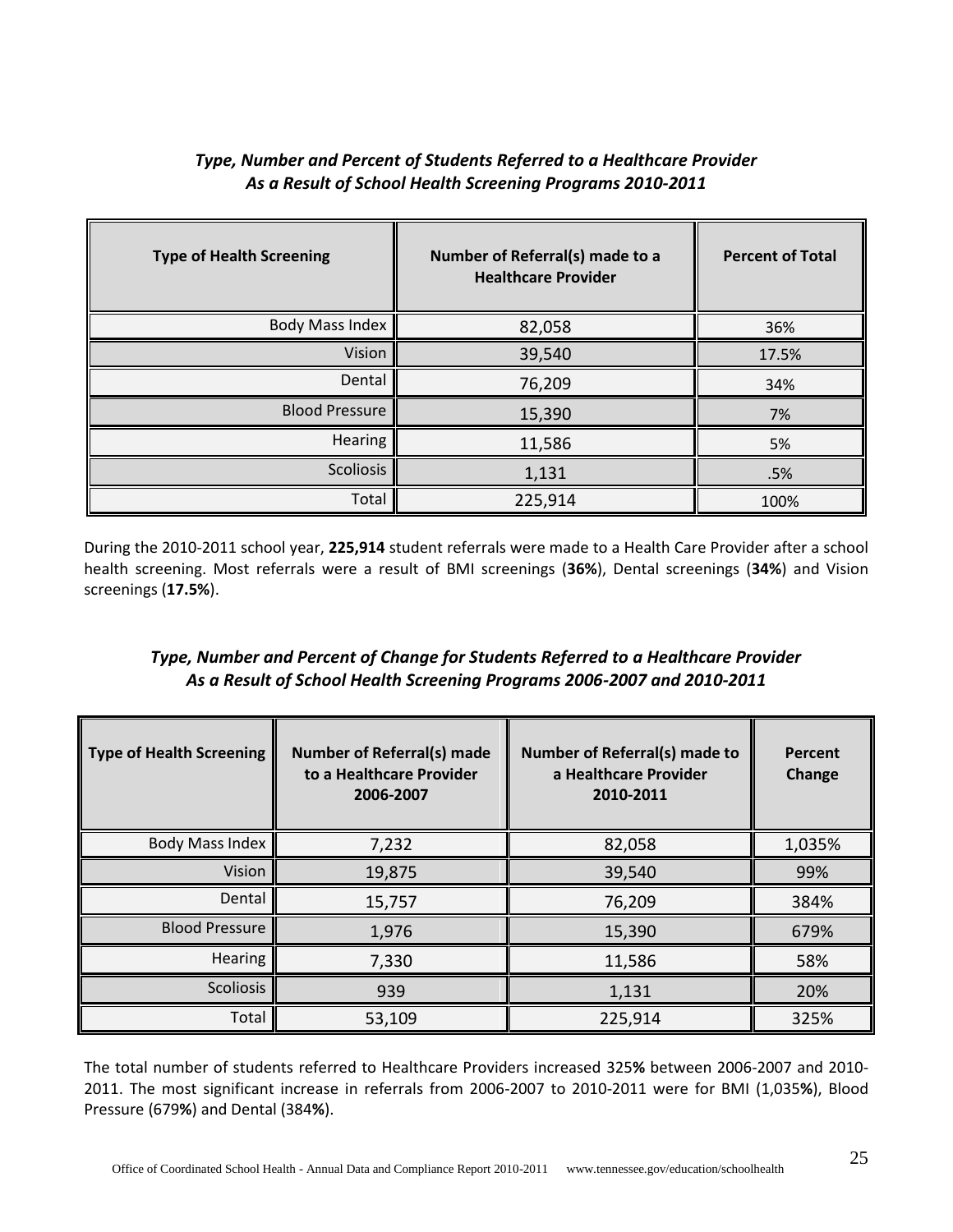#### **EMERGENCY PROCEDURES**

| <b>Emergency Procedure</b> | <b>Number of</b><br><b>Students</b> | <b>Percent of Total</b> |
|----------------------------|-------------------------------------|-------------------------|
| Asthma                     | 12,787                              | 91%                     |
| Other                      | 1,017                               | 7%                      |
| Epi-Pen                    | 157                                 | 1%                      |
| Diastat                    | 113                                 | 1%                      |
| Glucagon                   | 54                                  | .4%                     |
| Total                      | 14,128                              | 100.4%                  |

# *Type, Number and Percent of Students Receiving Emergency Procedure By Licensed Health Care Providers in School 2010-2011*

During the 2010-2011 school year, **14,128** students received an emergency procedure in Tennessee schools. Almost all of the emergency procedures were provided to students with Asthma (**91%**).

# *Type, Number and Percent Change of Students Receiving Emergency Procedures By Licensed Health Care Providers in School 2008-2008 and 2010-2011*

| <b>Emergency Procedure</b> | <b>Number of</b><br><b>Students</b><br>2008-2009 | <b>Number of</b><br><b>Students</b><br>2010-2011 | <b>Percent Change</b> |
|----------------------------|--------------------------------------------------|--------------------------------------------------|-----------------------|
| Asthma                     | 7,388                                            | 12,787                                           | 73%                   |
| Other                      | <b>NA</b>                                        | 1,017                                            | <b>NA</b>             |
| Epi-Pen                    | 84                                               | 157                                              | 87%                   |
| Diastat                    | 70                                               | 113                                              | 61%                   |
| Glucagon                   | 26                                               | 54                                               | 108%                  |
| Total                      | 7,568                                            | 14,123                                           | 87%                   |

The total percentage of students receiving an emergency procedure increased by **87%** from 2008-2009 to 2010- 2011. The largest area of increase occurred using Glucagon (**108%**) and Epi-Pen (**87%**) as an emergency procedure with students.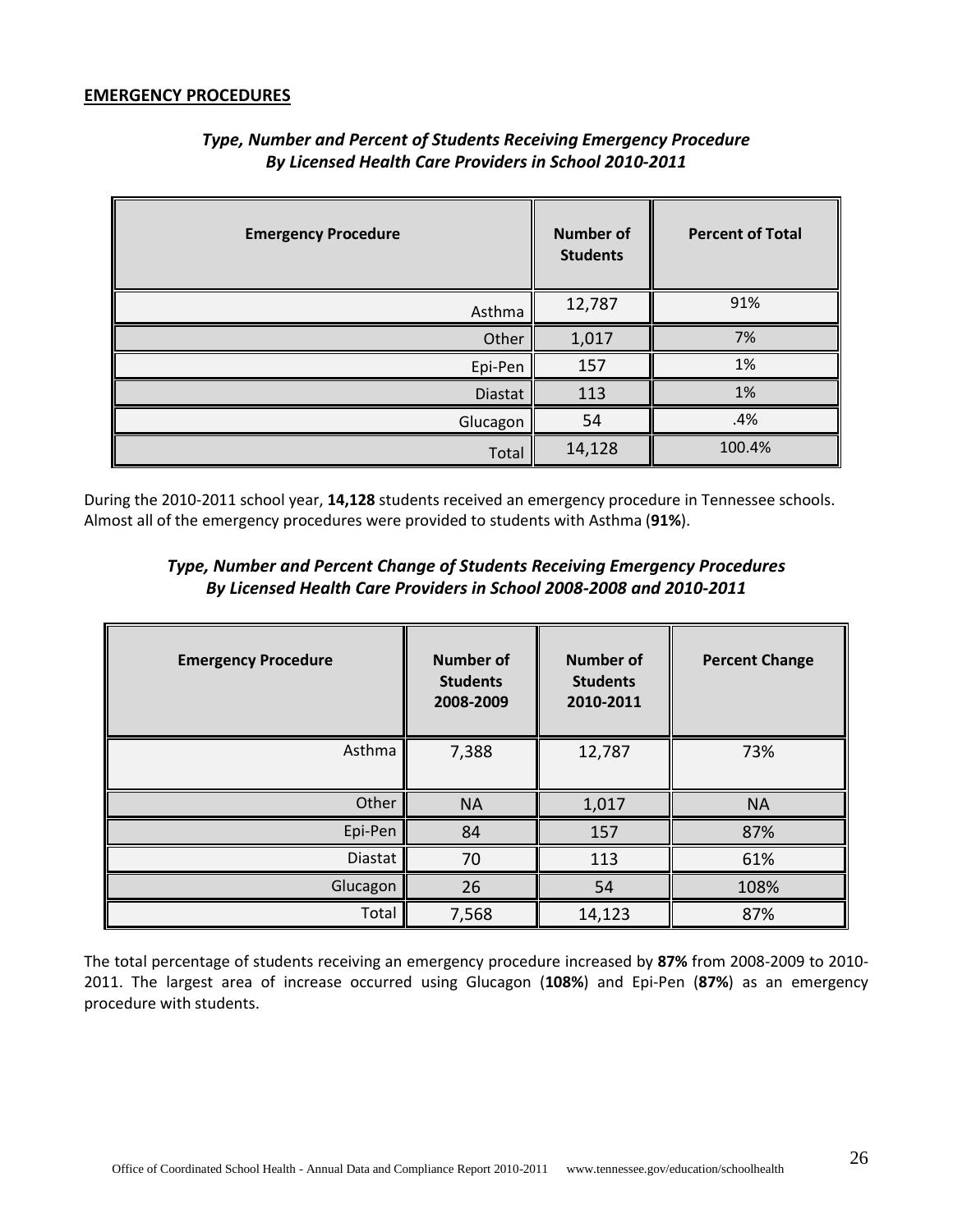| <b>Type of Emergency Procedure</b> | <b>Number of Emergency</b><br><b>Procedures</b> | <b>Percent of Total</b> |
|------------------------------------|-------------------------------------------------|-------------------------|
| Asthma                             | 43,788                                          | 96%                     |
| Other                              | 1,493                                           | 3%%                     |
| <b>Diastat</b>                     | 158                                             | .3%%                    |
| Epi-Pen                            | 72                                              | .2%%                    |
| Glucagon                           | 54                                              | .1%%                    |
| Total                              | 45,565                                          | 99.6%                   |

# *Type, Number and Percent of Emergency Procedures by Licensed Health Care Providers in School 2010-2011*

During the 2010-2011 school year, **45,565** emergency procedures were performed in Tennessee schools. The most common type of emergency procedure performed by a Licensed Health Care Provider involved Asthma (**96%**).

# *Type, Number and Percent Change of Emergency Procedures by Licensed Health Care Providers in School 2008-2009 and 2010-2011*

| <b>Type of Emergency Procedure</b> | <b>Number of Emergency</b><br><b>Procedures 2008-2009</b> | <b>Number of Emergency</b><br><b>Procedures 2010-2011</b> | <b>Percent Change</b> |
|------------------------------------|-----------------------------------------------------------|-----------------------------------------------------------|-----------------------|
| Asthma                             | 25,459                                                    | 43,788                                                    | 72%                   |
| Other                              | 4,546                                                     | 1,493                                                     | $-67%$                |
| Diastat                            | 4,204                                                     | 158                                                       | $-96%$                |
| Epi-Pen                            | 2,231                                                     | 72                                                        | $-97%$                |
| Glucagon                           | 183                                                       | 54                                                        | $-70%$                |
| Total                              | 36,623                                                    | 45,565                                                    | 24%                   |

The number of emergency procedures performed by Licensed Health Care Providers in schools **increased 24%** from 2008-2009 to 2010-2011. The only type of procedure that increased during this two year period was Asthma (**72%)**.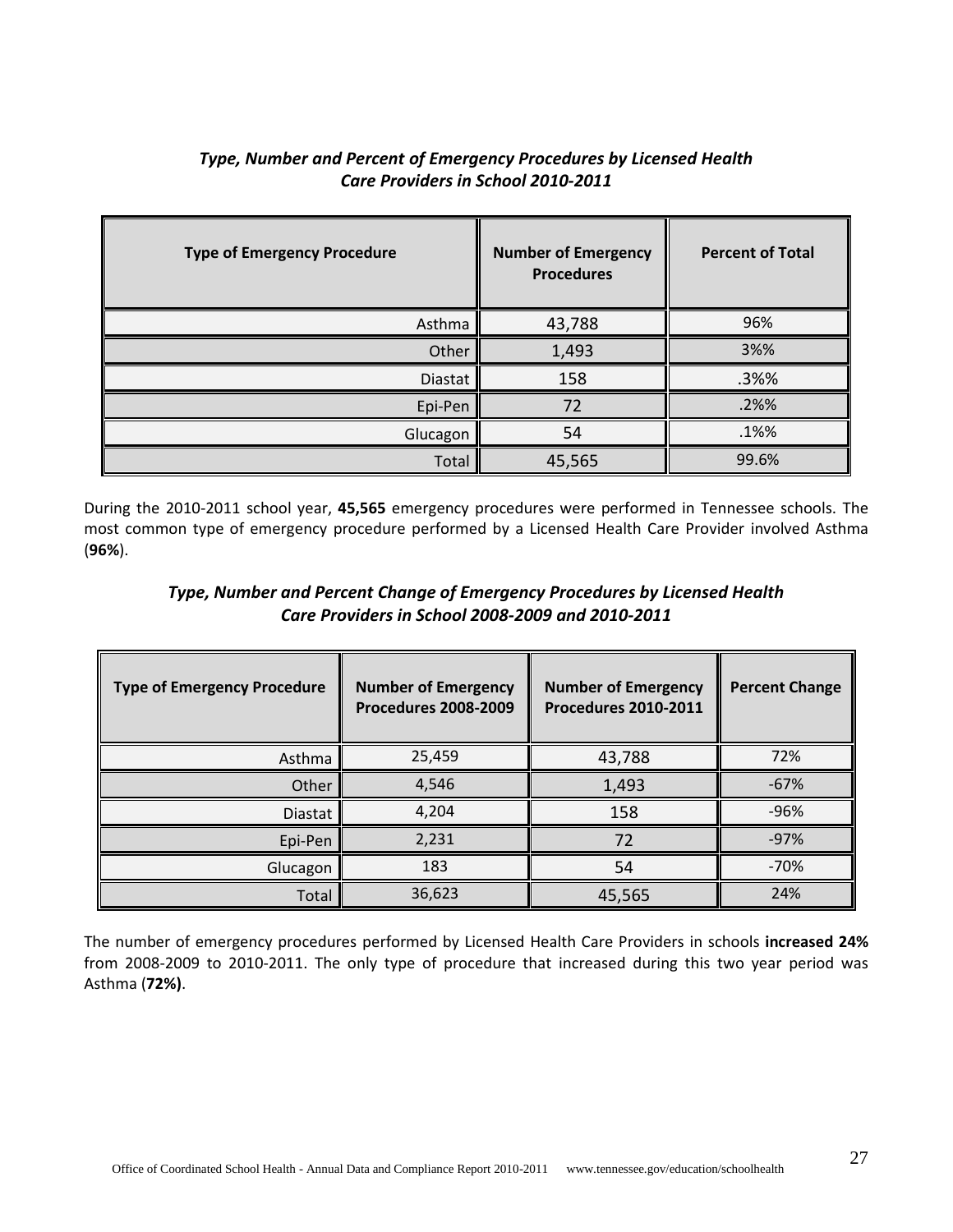# *Number of Schools Administering Emergency Medication At Least Once During the School Year 2010-2011*

| <b>Type of Emergency Medication</b> | <b>Number of Schools</b> | <b>Percent of Total</b> |
|-------------------------------------|--------------------------|-------------------------|
| Epinephrine                         | 85                       | 40%                     |
| <b>Diastat</b>                      | 82                       | 39%                     |
| Glucagon                            | 44                       | 21%                     |
| Total                               | 211                      | 100%                    |

During 2010-2011, **211** schools experienced emergencies that required the administration of emergency medications at least once during the school year. The most common emergency medicine administered to students was Epinephrine (**40%**) followed by Diastat (**39%)** and Glucagon (**21%**).

#### **AVAILABILITY OF SCHOOL NURSES**

School health services directors were asked if there was a nurse present all day in schools where a student might need **asthma medication** administered during an emergency situation. **44%** (61 school systems) indicated yes while **56% (79 school systems)** reported no.

School health services directors were asked if there was a nurse present all day in schools where a student might need **Glucagon medication** administered during an emergency situation. 51**%** (72 school systems) indicated yes while 49**% (68 school systems)** reported no.

School health services directors were asked if there was a nurse present all day in schools where a student might need **Diastat medication** administered during an emergency situation. **56%** (79 school systems) indicated yes while **44% (61)** reported no.

When asked if school systems had developed a policy permitting emergency administration of Glucagon by school personnel, **57%** (**81** school systems) reported yes and **42%** (**59** school systems) reported no.

When asked if school systems had developed a policy permitting emergency administration of Diastat by a trained volunteer, **32%** (**46** school systems) reported yes and **68%** (**94** school systems) reported no.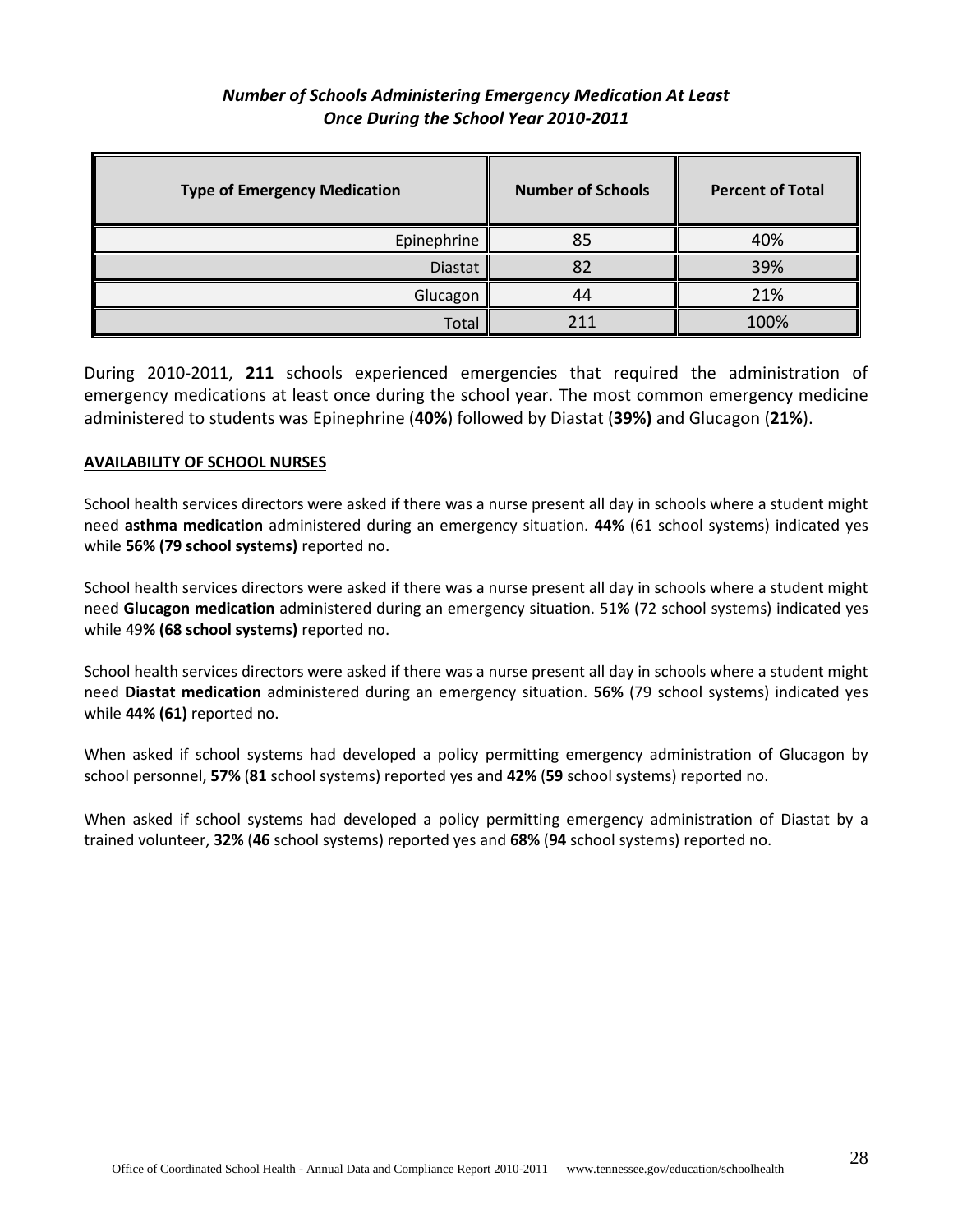#### **RESCUE MEDICATIONS**

| <b>Types of Epi-Pen Use</b>                                                | 2009-2010 | 2010-2011 | Percent<br>Change |
|----------------------------------------------------------------------------|-----------|-----------|-------------------|
| Number of students that have Epi-Pens available at schools                 | 6,230     | 7,440     | 19%               |
| Number of students that required administration of the Epi-Pen             | 95        | 50        | -47%              |
| Number of teachers and staff trained to administer an Epi-pen if<br>needed | 19,240    | 22,017    | 14%               |

#### *Allergies – Use of Epi-Pens 2009-2010 and 2010-2011*

# *Type, Number and Percent of Student Allergies 2010-2011*

| <b>Type of Student Allergies</b> | <b>Number of Students</b><br>with Allergies | <b>Percent of Total</b> |
|----------------------------------|---------------------------------------------|-------------------------|
| Environmental                    | 26,785                                      | 33%                     |
| Other (Includes Allergies)       | 22,672                                      | 28%                     |
| Other - Food                     | 8,938                                       | 11%                     |
| Insects                          | 7,737                                       | 10%                     |
| <b>Nuts</b>                      | 7,319                                       | 9%                      |
| Shellfish                        | 2,254                                       | 3%                      |
| Eggs                             | 1,831                                       | 2%                      |
| Food/Dye                         | 1,720                                       | 2%                      |
| Latex                            | 1,459                                       | 2%                      |
| Total                            | 80,715                                      | 100%                    |

There were **80,715** students diagnosed with allergies in Tennessee schools during the 2010-2011 school year. The most common types of allergies among students were environmental (**33%**), Other (Includes Allergies) (**28%**) and Other – Food (**11%**).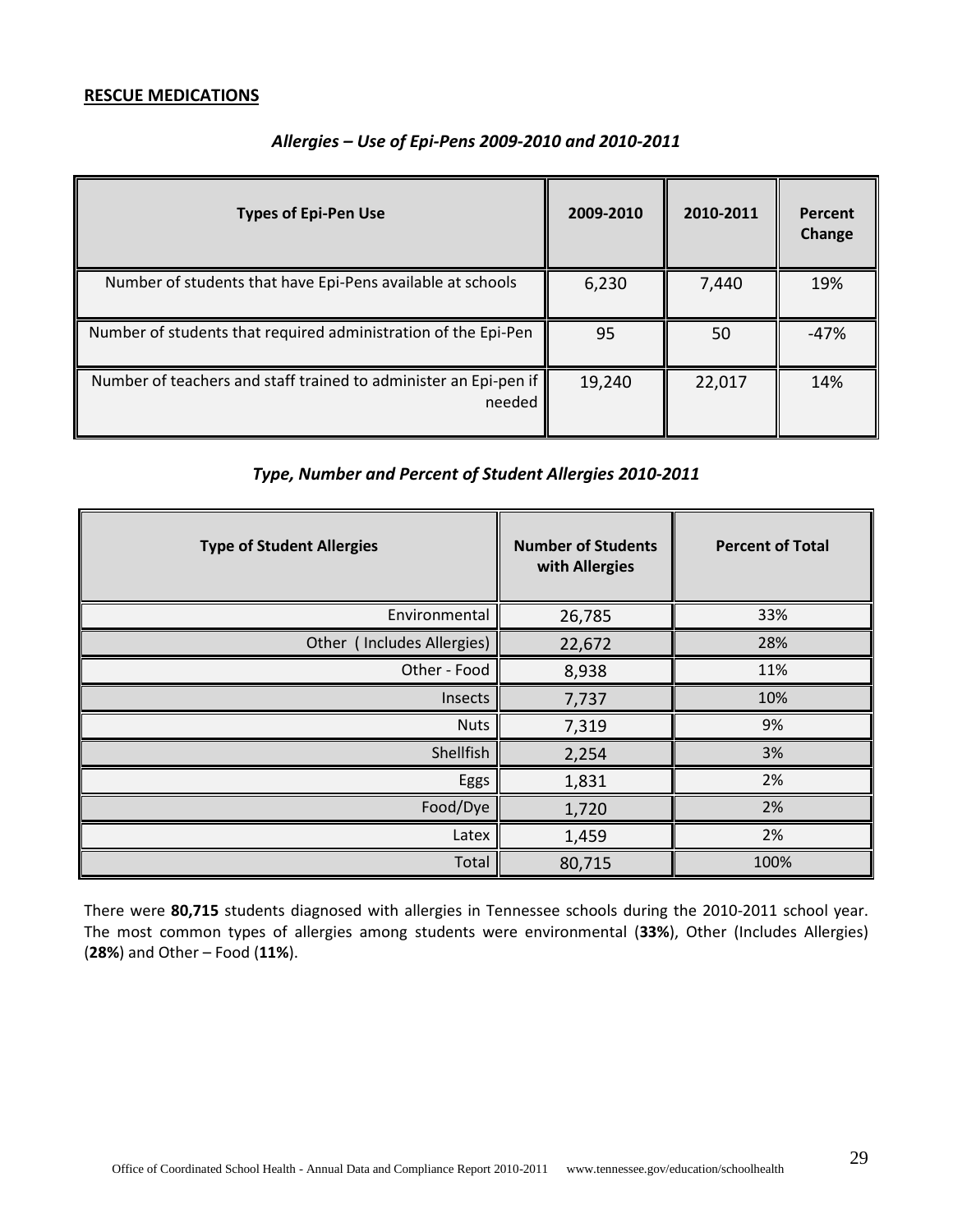### *Seizure Disorders/Diastat Medication 2010-2011*

| Number of<br>students that<br>had Diastat<br>available at<br>school<br>2008-2009 | Number of<br>students that<br>had Diastat<br>available at<br>school<br>2010-2011 | Percent<br>Change | <b>Number of students</b><br>that required<br>administration of<br><b>Diastat</b><br>2008-2009 | Number of<br>students that<br>required<br>administration<br>of Diastat<br>2010-2011 | Percent<br>Change |
|----------------------------------------------------------------------------------|----------------------------------------------------------------------------------|-------------------|------------------------------------------------------------------------------------------------|-------------------------------------------------------------------------------------|-------------------|
| 835                                                                              | 1,185                                                                            | 42%               | 87                                                                                             | 113                                                                                 | 30%               |

In 2010-2011 there were **1,185** students with a seizure disorder diagnosis that had the drug Diastat available for use at school compared to **835** students in 2008-2009. The number of students with a seizure diagnosis decreased by **1%** from 2008-2009 to 2010-2011.

A total of **118** doses of Diastat were administered to students in school systems this year compared to **87** doses in 2008-2009. This represents a **36%** increase from the prior school year.

School systems report that **97** LEAs (**69%**) have a Diastat policy permitting emergency administration of Glucagon by school personnel. Also, **97** school systems (**69%**) have a policy that allows the nurse to administer the first dose of Diastat at school; and **31** LEAs did not allow nurses to administer the first dose of Diastat at school.

There were **309** students with an order to administer Diastat that did not have a full-time nurse assigned to the school compared to **172** students in 2008-2009. In addition, **16** school systems indicated a nurse was assigned to the school full-time for this student only compared to **11** school systems in 2008-2009.

During the 2010-2011 school year, **32** students received Diastat more than once per year compared to **24** students in 2008-2009.

**One hundred twenty-six out of 140** school systems/special schools called 911 immediately as the standard protocol when Diastat was administered compared to **117** school systems in 2008-2009.

Diastat was administered **113** times at school by a nurse, **12** times by a non-nurse and **10** times by parents or guardians during the 2010-2011 school year.

Also, **130** school systems reported that if a student who has Diastat at school has a seizure and no nurse is available to administer the medication, then 911 is called as standard procedure. **Four** LEAs answered "no" and **six** LEAs did not answer question.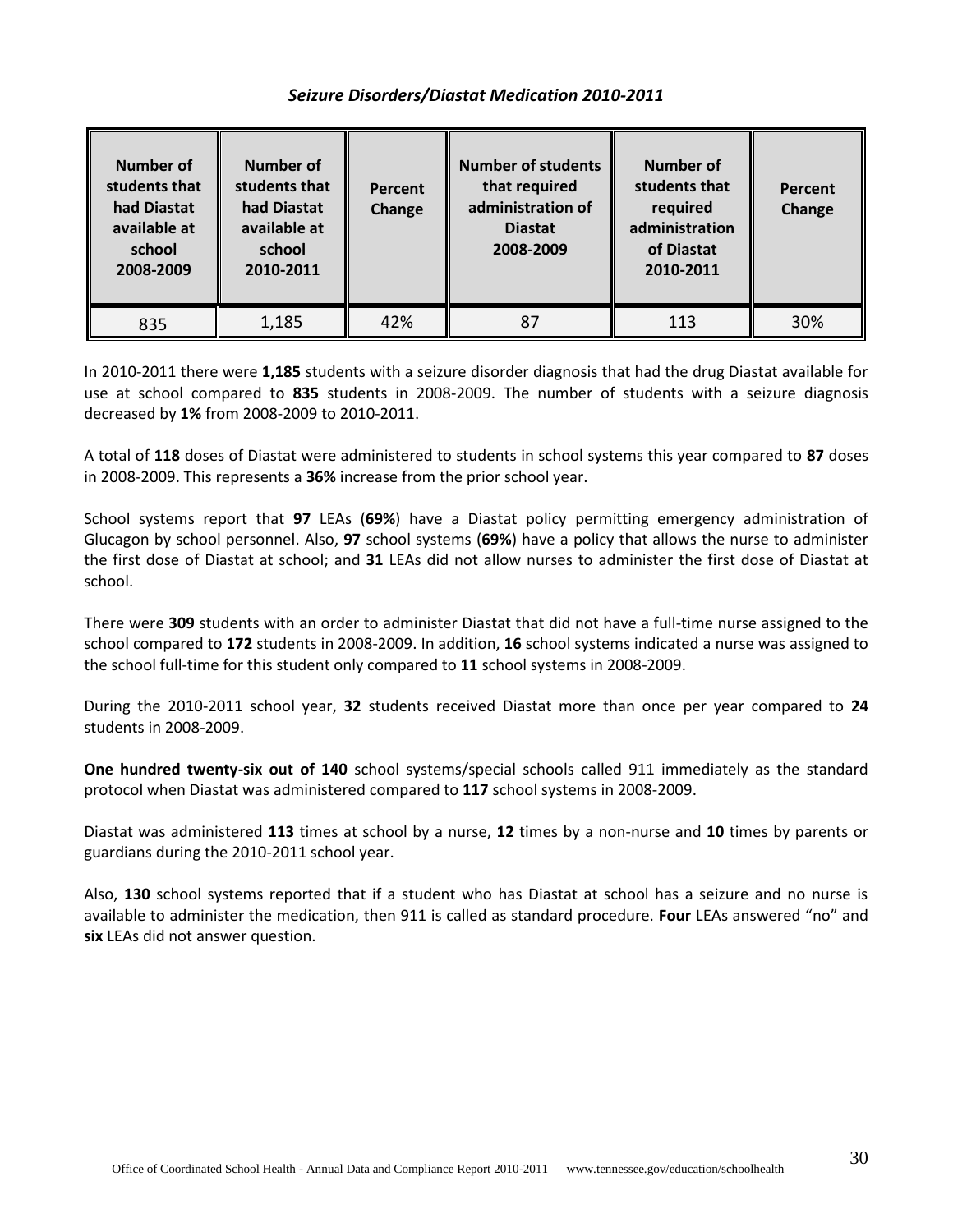#### **DIABETES**

| <b>Grade Level</b> | <b>Number of</b><br><b>Students</b><br>Type I<br><b>Diabetes</b> | <b>Number of</b><br><b>Students</b><br><b>Type II</b><br><b>Diabetes</b> | <b>Total Number of</b><br><b>Students</b><br><b>Diagnosed with</b><br><b>Type I and Type II</b><br><b>Diabetes</b> |
|--------------------|------------------------------------------------------------------|--------------------------------------------------------------------------|--------------------------------------------------------------------------------------------------------------------|
| Pre-school         | 112                                                              |                                                                          | 113                                                                                                                |
| Kindergarten       | 85                                                               | 6                                                                        | 91                                                                                                                 |
| Grades 1-5         | 902                                                              | 116                                                                      | 1,018                                                                                                              |
| Grades 6-8         | 786                                                              | 262                                                                      | 1,048                                                                                                              |
| Grades 9-12        | 1,081                                                            | 404                                                                      | 1,485                                                                                                              |
| Total              | 2,966                                                            | 789                                                                      | 3,755                                                                                                              |

*Number of Students Diagnosed with Type I or Type II Diabetes by Grade Level 2010-2011*

There were **3,755** students in Tennessee schools with a diagnosis of diabetes during the 2010-2011 school year. Of these, **2,966** students or **79%** were diagnosed with Type I diabetes and **789 s**tudents or **21%** were diagnosed with Type 2 diabetes. The highest percentage of students diagnosed with diabetes attended high schools (**40%**) followed by middle schools (**28%**) and then elementary schools (**27%**)

# *Number of Students Diagnosed with Type I or Type II Diabetes by Grade Level 2009-2010 and 2010-2011*

| <b>Grade Level</b> | <b>Number of</b><br><b>Type I and</b><br><b>Type II</b><br><b>Students</b><br>2009-2010 | <b>Number of</b><br><b>Type I and</b><br><b>Type II</b><br><b>Students</b><br>2010-2011 | <b>Percent Change</b> |
|--------------------|-----------------------------------------------------------------------------------------|-----------------------------------------------------------------------------------------|-----------------------|
| Pre-school         | 23                                                                                      | 113                                                                                     | 391%                  |
| Kindergarten       | 98                                                                                      | 91                                                                                      | $-7%$                 |
| Grades 1-5         | 923                                                                                     | 1,018                                                                                   | 10%                   |
| Grades 6-8         | 867                                                                                     | 1,048                                                                                   | 21%                   |
| Grades 9-12        | 1,446                                                                                   | 1,485                                                                                   | 3%                    |
| Total              | 3,357                                                                                   | 3,755                                                                                   | 12%                   |

The number of students diagnosed with Type I and Type II diabetes in Tennessee schools has increased by **12%** from 2009-2010 to 2010-2011.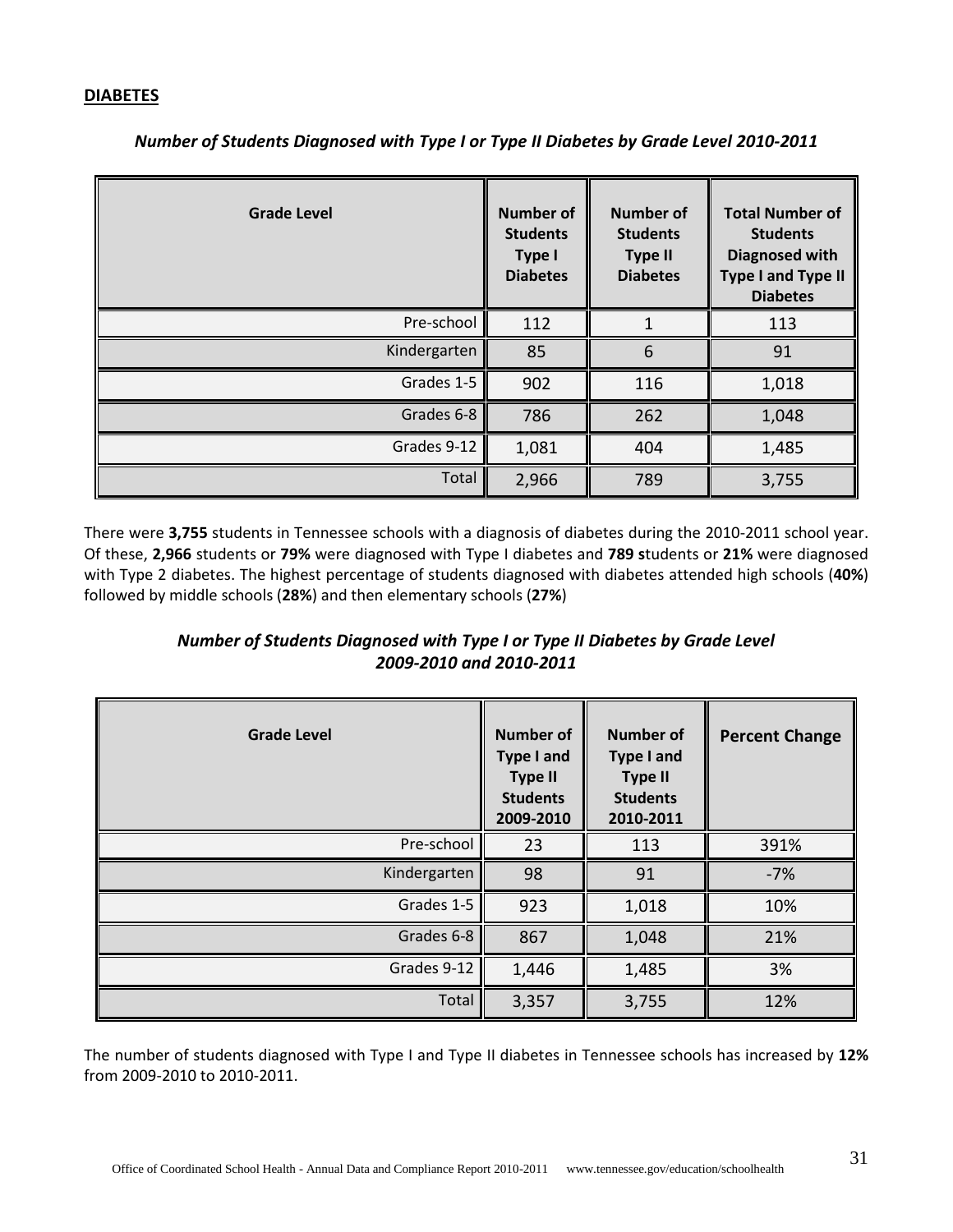| <b>Management Tasks for Type I Diabetic Students</b>                                                                   |        |  |
|------------------------------------------------------------------------------------------------------------------------|--------|--|
| Number of students that require management tasks by a LICSENSED health care<br>professional (to provide injections)    | 1,393  |  |
| Number of students that require no assistance with injections                                                          | 514    |  |
| Number of students that require assistance by a school staff member (to provide<br>injections)                         | 484    |  |
| Number of students managing their own injections but a nurse is required to monitor<br>them at least 2 times per year  | 401    |  |
| Number of students that require minimal (less than 1 time/month) assistance with<br>management of diabetic pumps       | 354    |  |
| Number of students that require management of diabetic pumps by a licensed health<br>care professional                 | 766    |  |
| Number of students that require assistance to manage diabetic pumps by a school staff<br>member                        | 210    |  |
| Number of students that have Glucagon ordered as an emergency treatment for low<br>blood glucose?                      | 2,268  |  |
| Does your LEA have a policy that allows trained volunteers to administer Glucagon?                                     | 75 yes |  |
| How many students with Type I diabetes have Glucagon available at school?                                              | 2,116  |  |
| How many schools have a full-time nurse assigned to the school because of a student(s)<br>with Type 1 diabetes?        | 193    |  |
| How many students with Type 1 diabetes require a full-time nurse to be on the premises<br>at all times at that school? | 404    |  |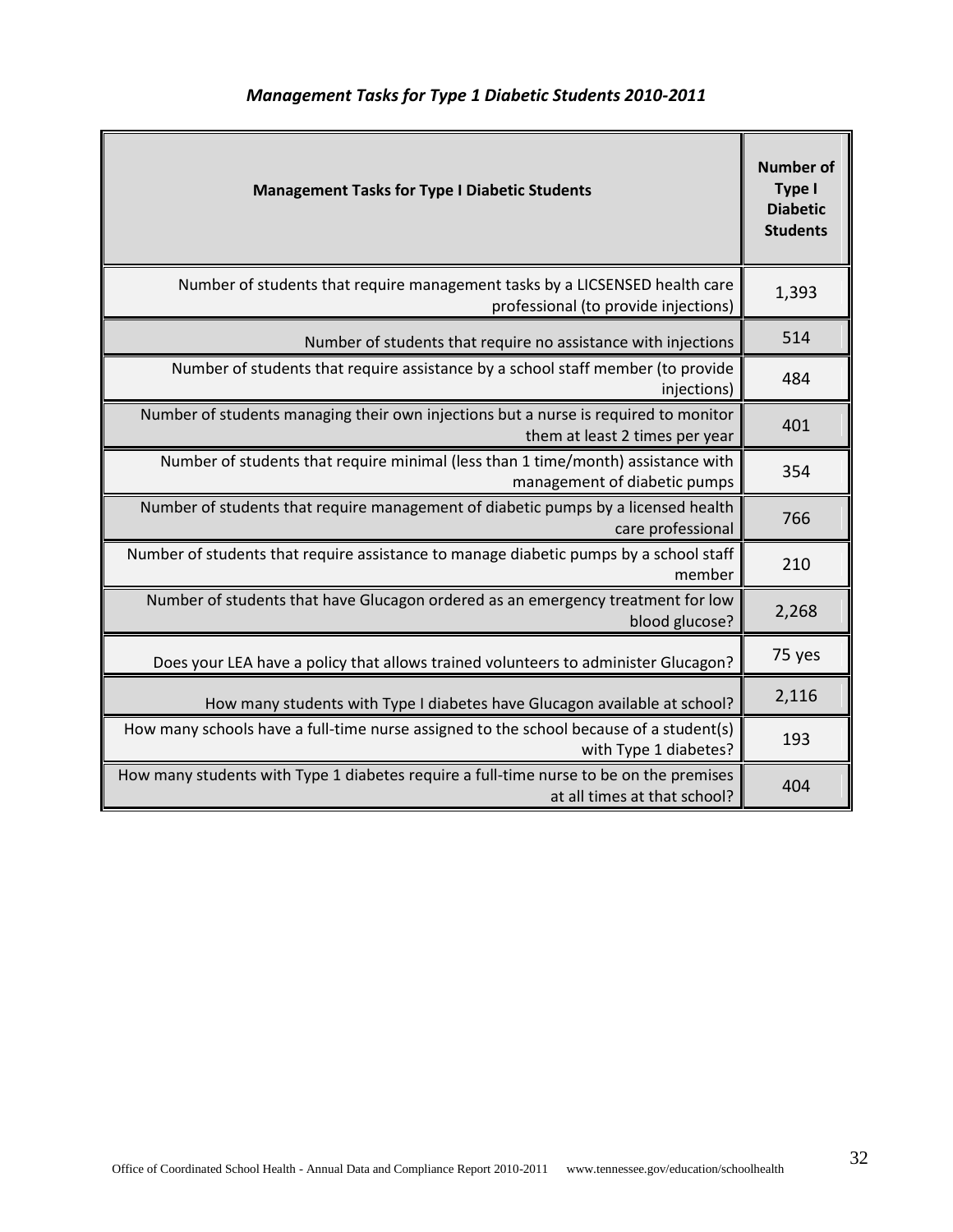| <b>Management Tasks for Type 2 Diabetic Students 2010-2011</b> |  |  |  |  |  |  |
|----------------------------------------------------------------|--|--|--|--|--|--|
|----------------------------------------------------------------|--|--|--|--|--|--|

| <b>Management Tasks for Type 2 Diabetic Students</b>                                                                | Number of<br><b>Type II</b><br><b>Diabetic</b><br><b>Students</b> |
|---------------------------------------------------------------------------------------------------------------------|-------------------------------------------------------------------|
| Number of students that require management tasks by a LICSENSED health care<br>professional (to provide injections) | 203                                                               |
| Number of students that require no assistance with injections                                                       | 340                                                               |
| Number of students that require assistance by a school staff member<br>(to provide injections)                      | 39                                                                |
| Number of students managed by diet only during the school day<br>(diet or oral meds management)                     | 451                                                               |
| Number of students managed by oral medication during the school day<br>(diet or oral meds management)               | 1,033                                                             |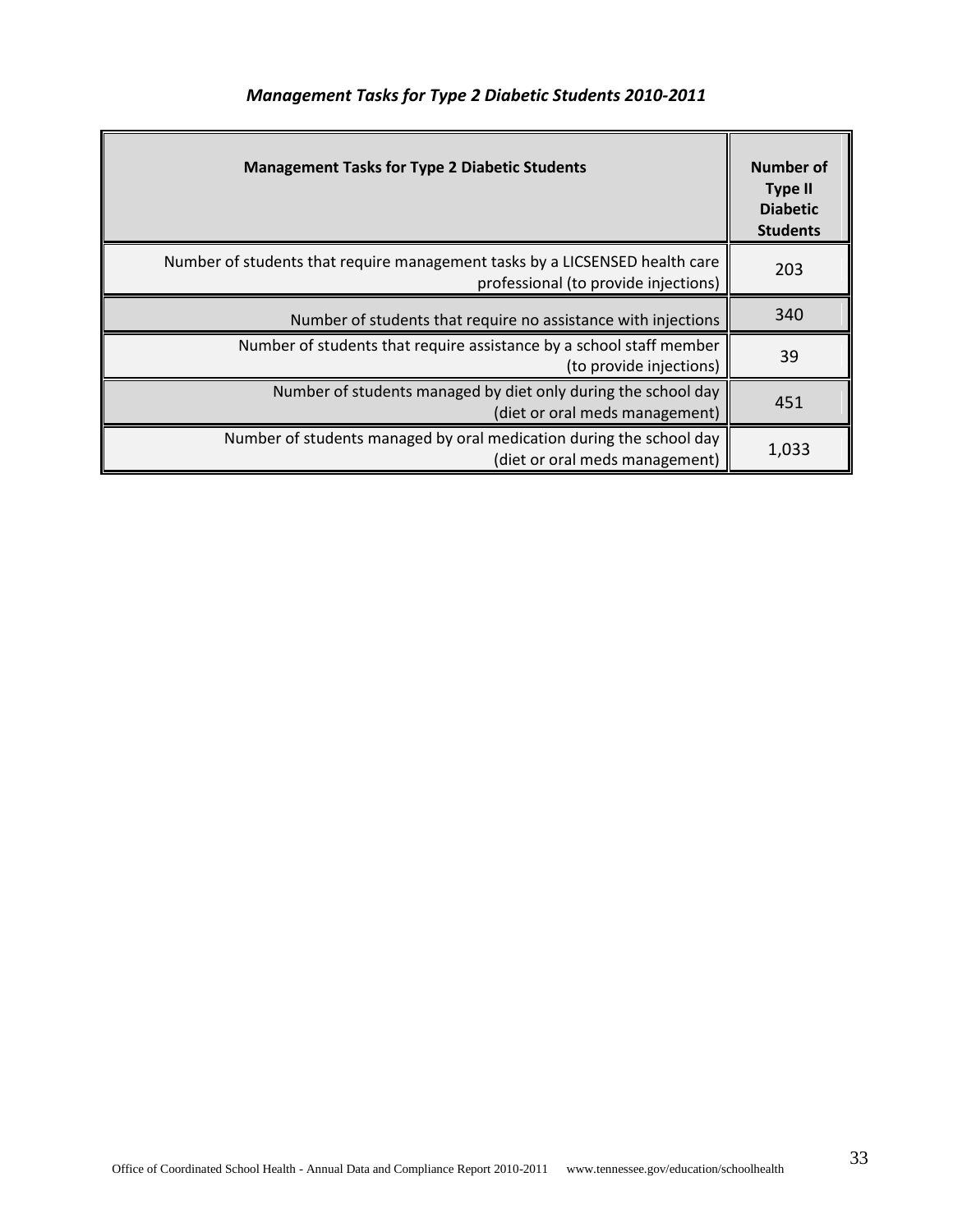#### **SCHOOL-BASED CLINICS**

| <b>School-Based Clinic Indicators</b>                                   | 2008-2009 | 2010-2011      | Percent<br>Change |
|-------------------------------------------------------------------------|-----------|----------------|-------------------|
|                                                                         |           |                |                   |
| Number of LEAs with school clinics                                      | 12        | 20             | 67%               |
| Number of schools with clinics                                          | 54        | 79             | 46%               |
| Number students served in school clinics                                | 69,305    | 136,877        | 97%               |
| Number of student referrals to other health care providers              | <b>NA</b> | 17,020         | <b>NA</b>         |
| Number of EPSDT exams by clinic                                         | 28,965*   | 7,936          | $-73%$            |
| Number of EPSDT exams by private provider (Well Child Inc.,<br>$etc.$ ) | <b>NA</b> | 42,260         | <b>NA</b>         |
| Number of school clinics using tele-medicine                            | <b>NA</b> | 23             | <b>NA</b>         |
| Number of school clinics providing behavioral health services           | <b>NA</b> | 18             | <b>NA</b>         |
| Number of school clinics providing dental services                      | <b>NA</b> | $\overline{7}$ | <b>NA</b>         |
| Number of school clinics providing staff services                       | <b>NA</b> | 52             | <b>NA</b>         |
| Number of school clinics providing immunizations                        | <b>NA</b> | 43             | <b>NA</b>         |

#### *Comparisons Between Various School-Based Clinic Indicators 2008-2009 and 2010-2011*

The number of students served in school clinics increased by **97%** from **69,305** in 2008-2009 to **136,877** in 2010- 2011. Also, in 2010-2011, **17,020** student referrals were made to other health care providers.

The number of **school systems** with school-based clinics increased from **12** in 2008-2009 to 20 in 2010-2011. The number of **schools** with school-based clinics increased from **54** in 2008-2009 to **79** in 2010-2011.

Of the **79** schools that provided clinic services in 2010-2011, **29%** used tele-medicine, **66%** provided services to staff as well as students, **54%** provided immunizations, **23%** provided behavioral health services, and **9%** provided dental services in the clinics.

In 2010-2011, **50,196** EPSDTs were provided to Tennessee students either by a school clinic practitioner or a private provider in the schools. Also, **7,936** students received an EPSDT (wellness exam) through a school-based clinic and **42,260** students received EPSDT through *Well Child, Inc.* or another private provider at school.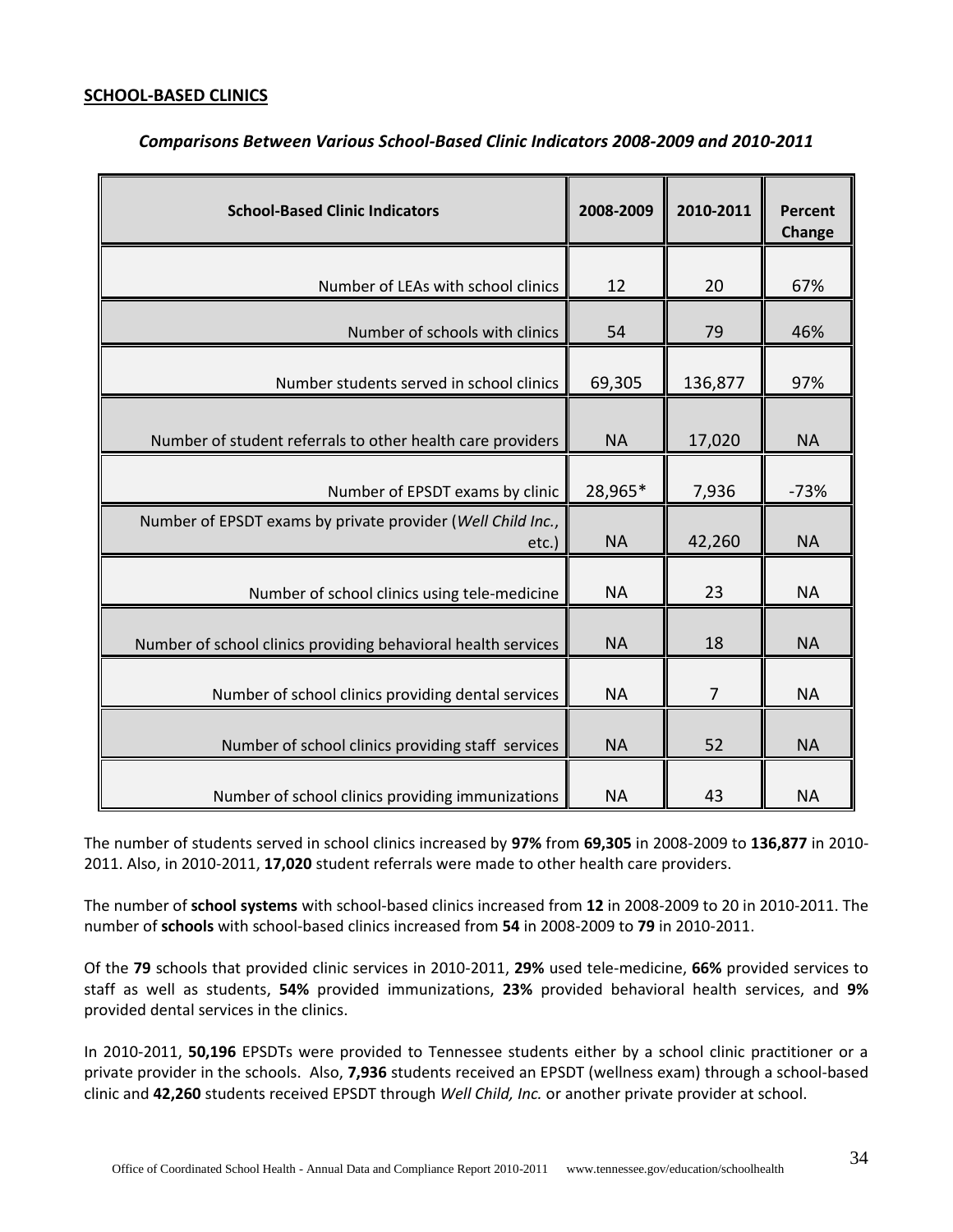\*The 2008-2009 data did not distinguish between the number of EPSDTs provided by school-based clinics and by private providers such as Well Child, Inc.

#### **CARDIO-PULONARY RESUSCITATION (CPR) (TCA §49-5-414)**

During the 2010-2011 school year, **16,201** full-time school employees were currently certified in CPR. LEAs reported that **128** school systems provided CPR training as a professional development opportunity this past school year (2010-2011). **Nine** school systems did not provide CPR training and **3** school systems did not respond.

Type of payment source for training and re-certification in CPR by school systems:

- Staff incurs cost **19** school systems
- LEA incurs cost **109** school systems

In 2010-2011 school year, **317** schools provided CPR training to students.

Also, **29,067** students received CPR training during the 2010-2011 school year.

#### **ASTHMA PLANS AND EDUCATION (TCA §49-1-223)**

#### **Asthma Plans**

During the 2010-2011 school year, **38,095** students had an individualized action treatment plan. Also, **74** school systems developed a system-wide asthma action plan whereas **63** school systems did not have a system-wide asthma plan. **Three** school systems did not answer this survey question.

#### **Asthma Education**

During 2010-2011 school year, **15,805** teachers, coaches, and other school personnel were trained in asthma education using a formal curriculum. An additional **13,422** asthmatic students received asthma education training in Tennessee public schools.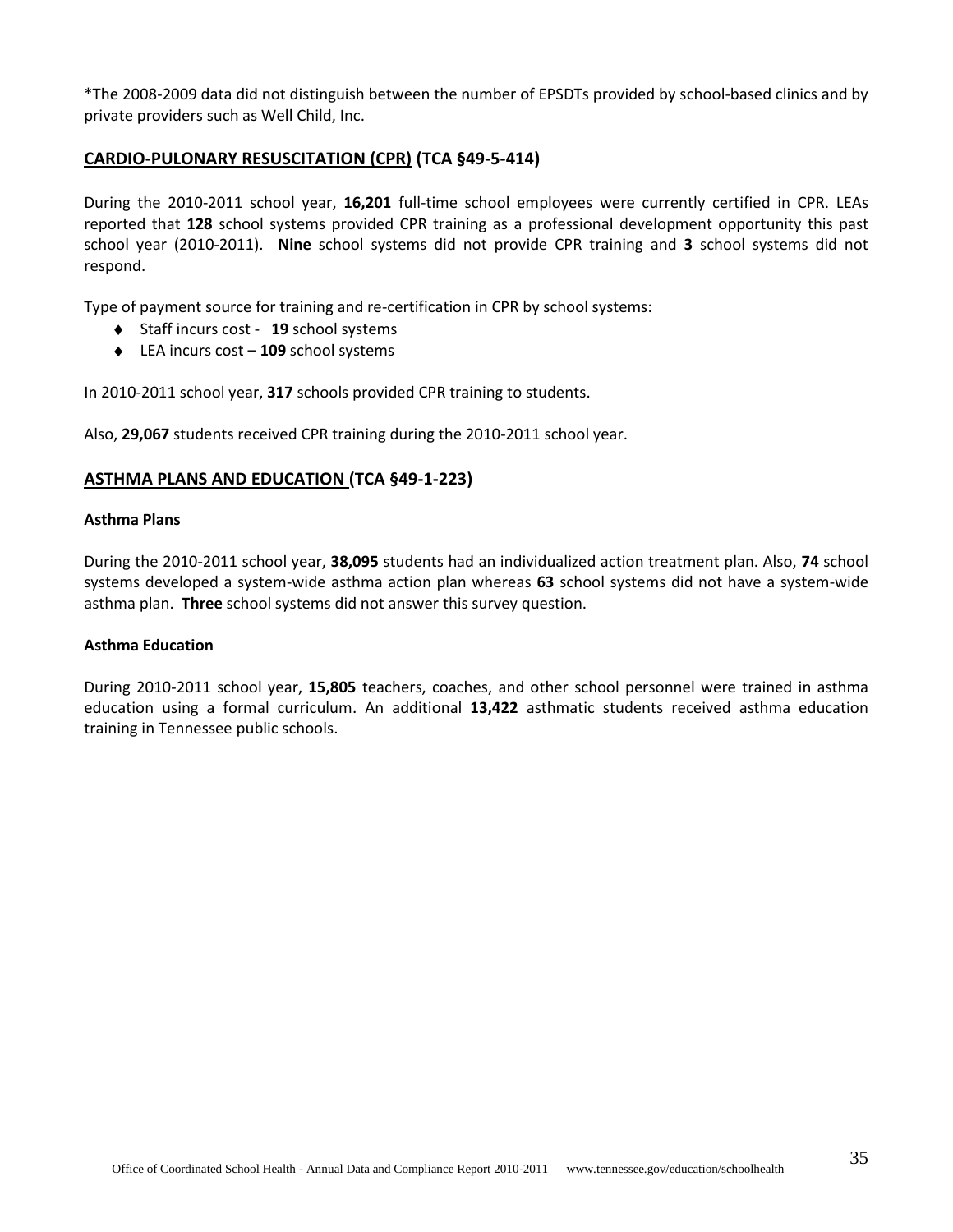#### **MANDATED STATE SCHOOL HEALTH LAWS**

#### **Physical Activity Law (TCA §49-6-1021)**

TCA §49-6-1021 mandates 90 minutes of physical activity per week for **ALL** students. (i.e., supervised recess, walking, class or group physical activity, integration into curriculum)

| <b>Type of School</b>          | Number of<br><b>School</b><br><b>Systems</b> | <b>Percent of all TN</b><br><b>School Systems</b><br>$(N=136)$ |
|--------------------------------|----------------------------------------------|----------------------------------------------------------------|
| <b>Elementary Schools</b>      | 134                                          | 98%                                                            |
| Middle Schools                 | 122                                          | 90%                                                            |
| <b>High Schools</b>            | 94                                           | 69%                                                            |
| All Schools in School District | 106                                          | 78%                                                            |

During the 2010-2011 school year, **78%** of all Tennessee school systems reported they were in compliance with the 90 minute physical activity law with all students. Elementary schools reported the most compliance (**98%** of all Tennessee school systems) followed by middle schools (**90%**) and high school (**69%**).

#### **School Vending (TCA §49-6-2307)**

TCA §49-6-2307 mandates that only healthy foods must be provided in vending machines, served a la carte, sold or offered for sale in grades K-8. During the 2010-2011 school year, **96%** of all school systems reported they were in compliance with this state law.

# **Annual HIV – Blood-borne Pathogens Training (Tennessee State Board of Education HIV/AIDS Policy for Employees and Students of Tennessee Public Schools 5.300)**

During the 2010-2011 school year, **96%** of all school systems provided annual staff training on HIV and other blood-borne pathogens.

#### **Annual Suicide Prevention Training for Staff (TCA §49-6-3004)**

TCA §49-6-3004 requires at least two hours of in-service training on suicide prevention education for all teachers and principals each school year. During the 2010-2011 school year, **91%** of all Tennessee school systems were in compliance with this state law.